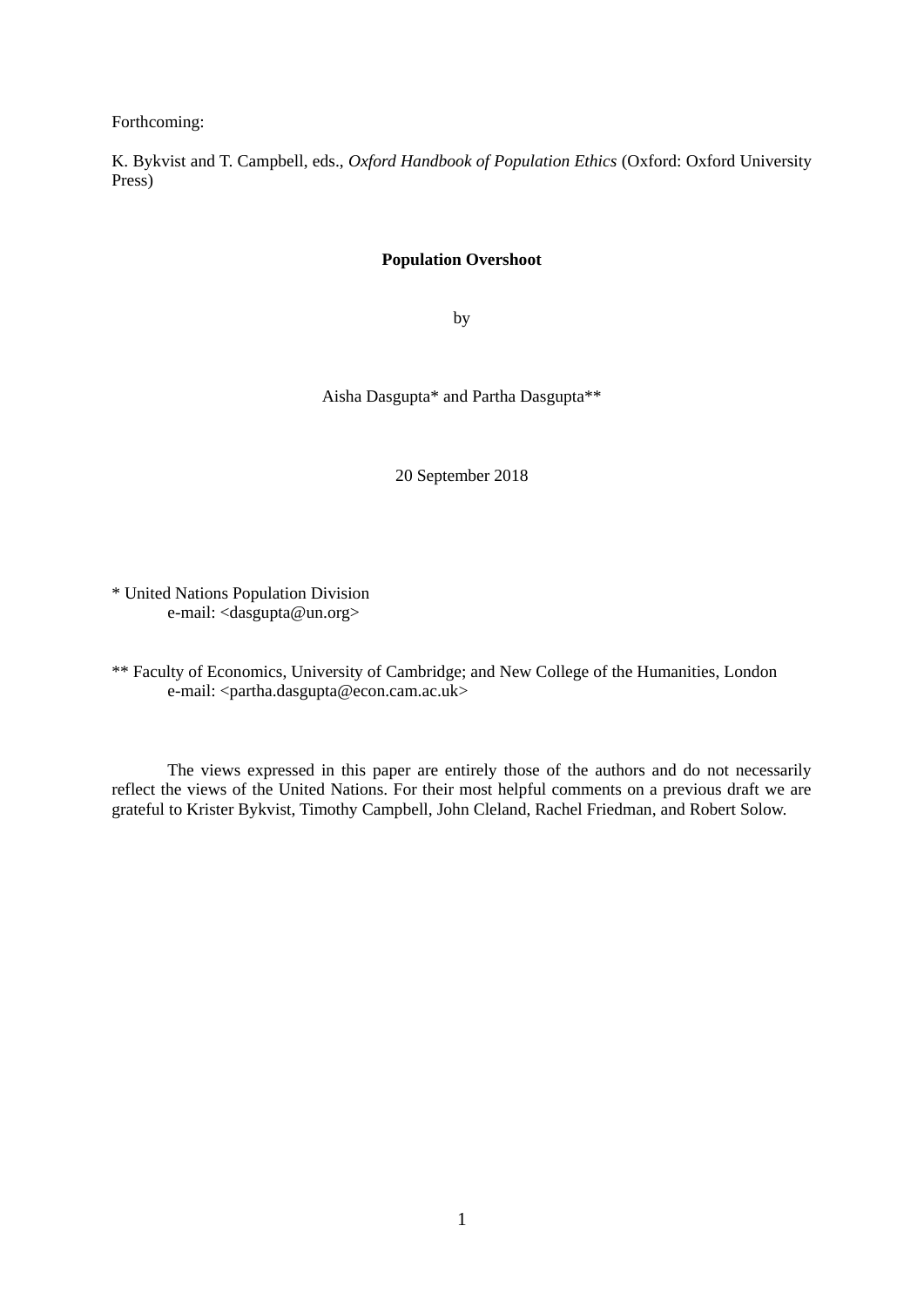### **Contents**

## Motivation

# **Part I**

# **The Desire for Children**

1 Rich and Poor: Consumption and Population

2 Two Classes of Externalities

3 Reproductive Rights

4 Socially Embedded Preferences and Conformism

5 Unmet Need, Desired Family Size, and the UN's Sustainable Development Goals

# **Part II**

## **How Many People Can Earth Support in Comfort?**

6 Ecosystem Services

7 The Biosphere as a Capital Asset

8 Technology and Institutions

References

Figure 1 Table 1 Figure 2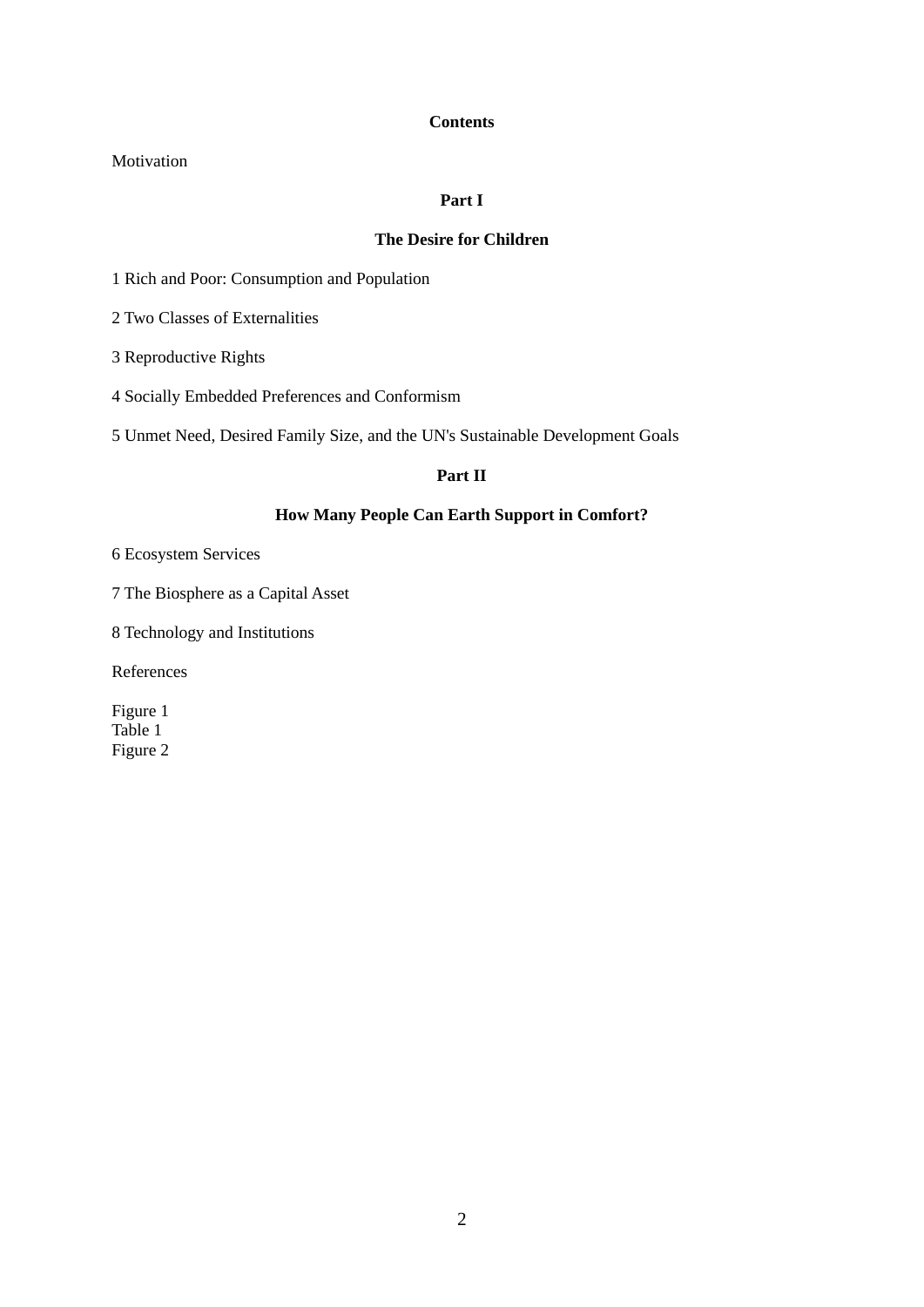#### **Motivation**

1

Ehrlich and Holdren (1971) introduced the metaphor, I=PAT, to draw attention to the significance of the biosphere's carrying capacity for population ethics. The authors traced the *i*mpact of human activities on the Earth system to *p*opulation, *a*ffluence (read, per capita consumption of goods and services), and the character of *t*echnology in use (including institutions and social capital). Because our impact on the biosphere is proportional to the demands we make of it, and because those demands increase with our economic activity, we can assume our impact on the biosphere increases with economic activity. But it means that even though today's poorest societies can be expected in time to display fertility transitions, it is no reason to think that humanity's demands for the biosphere's goods and services will cease to exceed its ability to supply them (see below). That is why it is a mistake to ignore the Ehrlich-Holdren observation that the biosphere responds to the demands we make of it, not to changes in the demands we make of it (e.g. those that accompany declines in fertility rates), nor to changes in the rate of change in the demands we make of it (those that accompany declines in the rate of growth of the global population).<sup>1</sup>

Humanity's impact on the biosphere leaves traces. Studying biogeochemical signs in sediments and ice from the past several millennia, Waters et al. (2016) tracked the human-induced evolution of soil nitrogen and phosphorus from those deposits. The authors reported that the nowfamous figure of the hockey stick that characterises time series of carbon concentration in the atmosphere are also displayed by time series of a wide class of global biogeochemical signatures. They display a flat trend over millenia until some 250 years ago, when they begin a slow increase, which continues until the middle of the 20th century, when they display a sharp and continuing rise. Waters et al. (2016) proposed that mid-20th Century should be regarded as the time we entered the Anthropocene.<sup>2</sup>

Their reading is consistent with macroeconomic statistics. World population in 1950 was about 2.5 billion and global output of final goods and services a bit over 8.7 trillion international dollars (at 2011 prices). The average person in the world was poor (annual income was only somewhat in excess of 3,500 international dollars). Since then the world has prospered beyond recognition. Life expectancy at birth in 1950 was 45, today it is a little over 70. World output of final goods and services is (at 2011 prices) above 110 trillion international dollars, meaning that at a population size of 7.5 billion, world income per capita is now more than 15,000 international dollars. A more than 12-fold increase in global output in a 65-year period helps to explain not only the stresses

<sup>&</sup>lt;sup>1</sup> The "PAT" in I = PAT may appear to be a product of P, A, and T, but it is not. There is no sense in which "technology" can multiple with the product of population and affluence. The equation should be read as a metaphor, nothing more.

<sup>2</sup> The term "Anthropocine" was popularized by Crutzen and Stoermer (2000) to mark a new epoch of human domination of the Earth system. The Anthropocene Working Group has proposed that the immediate post-war years should be regarded as the start of the Anthropocene. See Vosen (2016).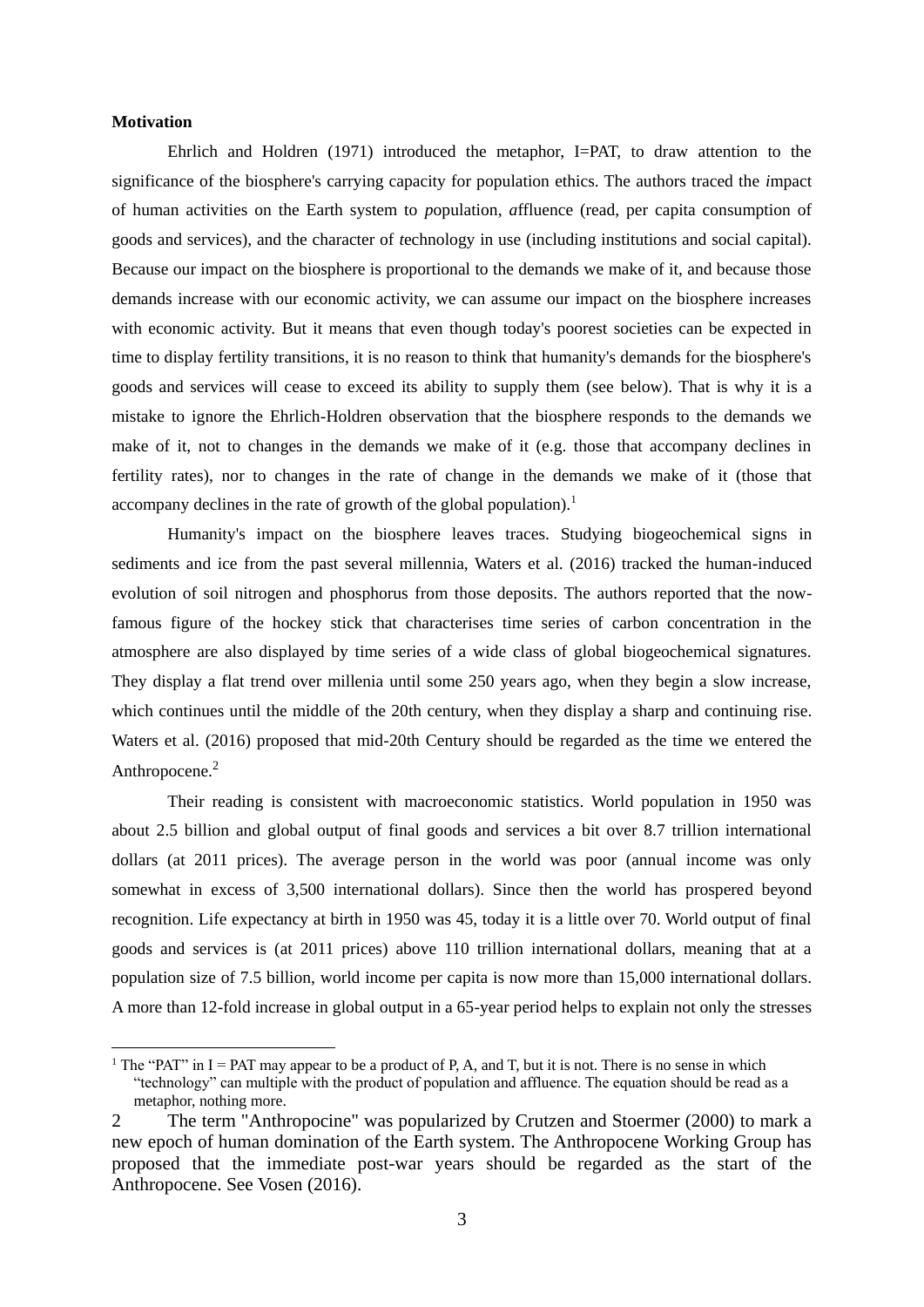that the biosphere has been subjected to in recent decades (MEA, 2005a-d), but it also hints at the possibility that humanity's demand for the biosphere's goods and services has for some time exceeded its ability to supply them on a sustainable basis.

That possibility has been given quantitative expression. In a review of the state of the biosphere, WWF (2008) reported that although the global demand for ecological goods and services in the 1960s was less than supply, it exceeded supply in the early years of the present century by 50 per cent. The figure is based on the idea of "global ecological footprint," which is the surface area of biologically productive land and sea needed to supply the resources we consume (food, fibres, wood, water) and to assimilate the waste we produce (materials, gases) on a sustainable basis. The Global Footprint Network (GFN) updates its estimates of the global ecological footprint on a regular basis. A footprint in excess of 1 means demand for ecological services exceeds their supply. By GFN's reckoning, maintaining the world's average living standard at the level reached some ten years ago (roughly 12,000 international dollars) would have required 1.5 Earths. It is now evident that the enormous gains humanity has enjoyed in the past 65 years has been at the expense of a diminished biosphere we are leaving behind for our descendants.<sup>3</sup>

What of future population? Figure 1, taken from UNPD (2017), shows world population projections by region from year 2015 to year 2100. The figure shows that, with the significant exceptions of Asia and Africa, population would appear to have stabilized in the rest of world when taken as an aggregate.<sup>4</sup> Asia's population is projected to grow from the current figure of approximately 4.1 billion to a bit over 5 billion in mid-century and then taper to a bit under 5 billion. In sharp contrast, Africa's population is projected to rise from its current 1 billion to 4 billion. Global population in 2100 is projected to be 11.2 billion. A global population of 11.2 billion would be expected to make vastly greater demands on the biosphere than today's population of 7.5 billion, and most certainly than a population of 2.5 billion (global population in 1950). And the reason the demands are most likely to be a lot greater is that with economic growth the per capita impact on the biosphere can be predicted to be larger.

In this chapter we offer one broad class of reasons for the overshoot in humanity's demand for the biosphere' goods and services relative to its ability to supply them on a sustainable basis. To put it figuratively, we are "eating into" the biosphere. The biosphere has the capacity to regenerate itself; which is why it is commonly modelled as a gigantic renewable natural resource. But if demand for its products exceeds its ability to supply them year to year, the socio-ecological system will eventually break. That is why environmental scientists today speak of tipping points separating distinct productivity regimes of the Earth system.

1

<sup>3</sup> For pioneering work on the idea of ecological footprint, see Rees and Wackernagel (1994). Wakernagel, who founded the Global Footprint Network (www.footprintnetwork.org/public), was a lead author of WWF (2008).

<sup>4</sup> Some countries have even experienced a population shrinkage in recent decades.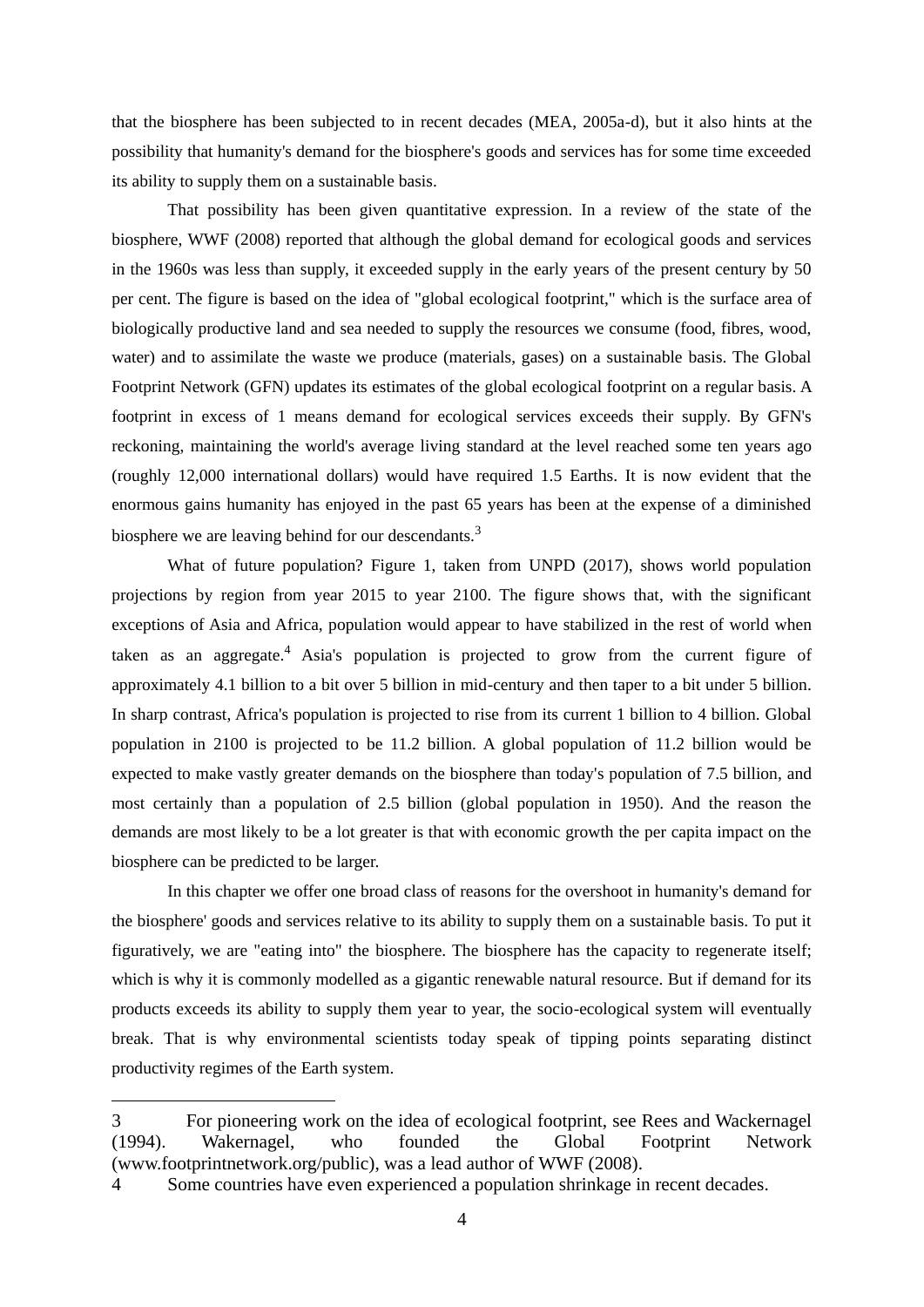It is useful to decompose the factors making up our demands from the biosphere into population size and per capita demand, which is what Ehrlich and Holdren did in their paper. For the most part, though, we will keep technology aside and comment only at the end on the prospects of technology coming to humanity's aid in reducing the overshoot in global demand. In this chapter the focus is on demographic matters. Part I studies some important factors underlying what can only be called "population overshoot." We report on the way the desire for children has been estimated by demographers and argue that they overstate *informed* desire. The factors affecting expressed preferences for family size also point to "consumption overshoot" in countries that are today wealthy.<sup>5</sup> We package the factors under the familiar notion of "externalities." In Part II we make use of the estimate of humanity's current ecological footprint to ask how many people Earth can support at a reasonable standard of living. The data we use are cruder than are usual even in the social sciences. They are crude because the subject of our paper - the global population-consumption-environment nexus - has had very little quantitative airing among demographers and economists, and none from philosophers. Our aim here is to develop techniques of analysis that may prove useful when the study of socio-ecological processes becomes more common. Because the data are so crude, we do not even engage in exercises that uncover the sensitivity of our findings to the numerical assumptions on which they are built. The numbers we reach are meant to be illustrative, nothing more.

## **Part I**

## **The Desire for Children**

#### **1 Rich and Poor: Consumption and Population**

People have children for many reasons. The mix of motivations depends on the customs and institutions we inherit, as well as on our character and circumstances. That children are valuable in themselves is emotionally so compelling that it may seem too obvious to require acknowledgement, but social anthropologists have shown that children are not just valuable to us because of the innate desire we have to bear and rear them, but also because they represent the fulfilment of tradition and religious dictates, and because they are the clearest avenue open to self-transcendence. A common refrain, that our children are priceless, is an expression of how innately valuable they are to us.

#### *Population in the Poor World*

In places where formal institutions are underdeveloped, children also substitute for other assets, and are thus valuable also for the benefits they bring to their parents. This is most apparent in the poorest regions of the world. Children serve as security in old-age in places that have neither pension schemes nor adequate capital and land markets. They are also a source of labour in households possessing few labour saving devices. Children mind their siblings, tend domestic animals, pick berries and herbs, collect firewood, draw water, and help with cooking. (In South Asia children have been observed to work in household production from age six.) Children in poor

<u>.</u>

<sup>5</sup> Our analysis borrows from Dasgupta and Dasgupta (2017).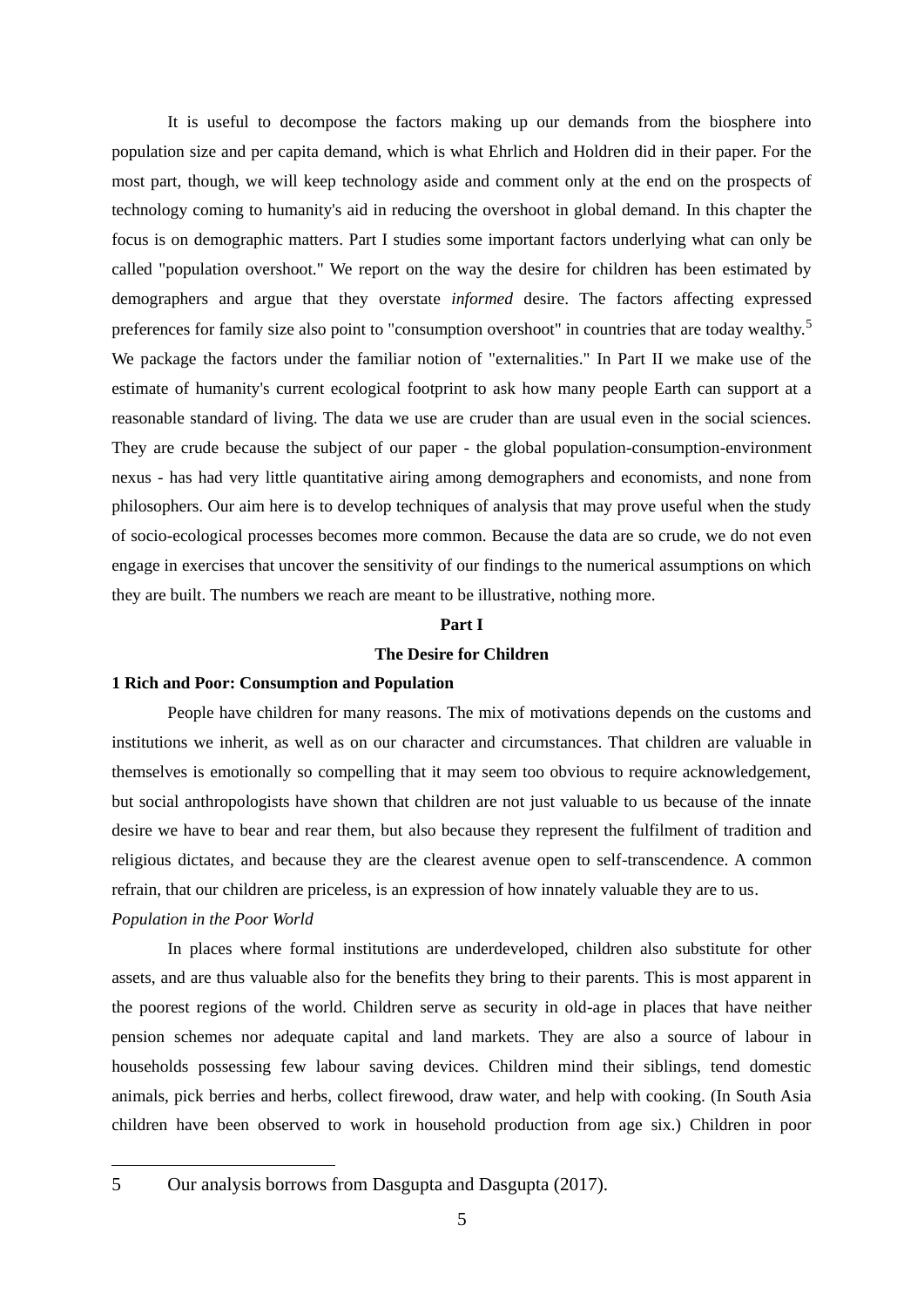countries are valued by their parents both as capital and as producer goods.

Those childhood activities are so unfamiliar today in the West that they direct us to study the mix of motivations governing procreation by contrasting rich regions from poor regions. There are notable exceptions, but broadly speaking fertility and mortality rates are high and health status and education attainments are low in poor countries, whereas the corresponding statistics in rich countries read the other way. Table 1, which presents a snap shot (roughly, the period 2014-'15), speaks to that by displaying data published by international organizations, where the two categories, "rich" and "poor", are defined in terms of GDP per capita. Countries have been known to make a transition from one category to the other (that's what economic development is usually taken to mean); moreover, the bulk of the world's population and a majority of the world's poorest people live in neither rich nor poor countries, and international statistics say there are enormously rich people in poor countries. It nevertheless pays to study sharp contrasts, as in Table 1.

Scholars have shown that differences in Table 1 between the rich and poor worlds are traceable to differences in institutions, beliefs, and social norms of behaviour. Kinship structure, marriage practices, and rules of inheritance vary across the world. The implied line of thinking says that causality shouldn't be traced to differences in income or wealth. It is not that fertility and mortality rates are high and health status and education attainments are low in poor regions *because* people there are poor, it is that very low incomes go hand in hand with those features of life. The variables are mutually determined over time.<sup>6</sup>

Table 1 is a snapshot. It says as compared to people in rich countries, those in societies that are poor receive far less basic education, have many more children, die a lot younger, enjoy fewer political and civil liberties, and suffer from greater failure in governance. There is no suggestion that poor societies will remain poor, nor that rich countries may not find their place reversed in the long run. Regional differences in fertility, education, and output per capita were slight until the start of the Early Modern era (roughly, 1500 CE). Global aggregates of earlier eras look much the same as their regional aggregates.<sup>7</sup> Figure 1 reveals that at least for population, regional aggregates will continue to diverge.

Caldwell (1982) drew on an idea that is suggested by Table 1, that the intergenerational transfer of wealth is from parents to children in rich countries but from children to parents in poor societies. The suggestion has been easier to confirm in rich countries, where the rate of investment in children's education has been found to be as high as 6-7 per cent of GDP (Haveman and Wolfe, 1995). Because a vast range of activities in poor societies are undertaken outside the institution of markets, it is especially hard to identify the direction in which resources there flow across the generations.

1

<sup>6</sup> Dasgupta (1993) contains a survey of these issues.

<sup>7</sup> The classic on this is Maddison (2001), who provided estimates of expectancy of life at birth, population size, and output from 1 CE until year 1998 in various regions of the world.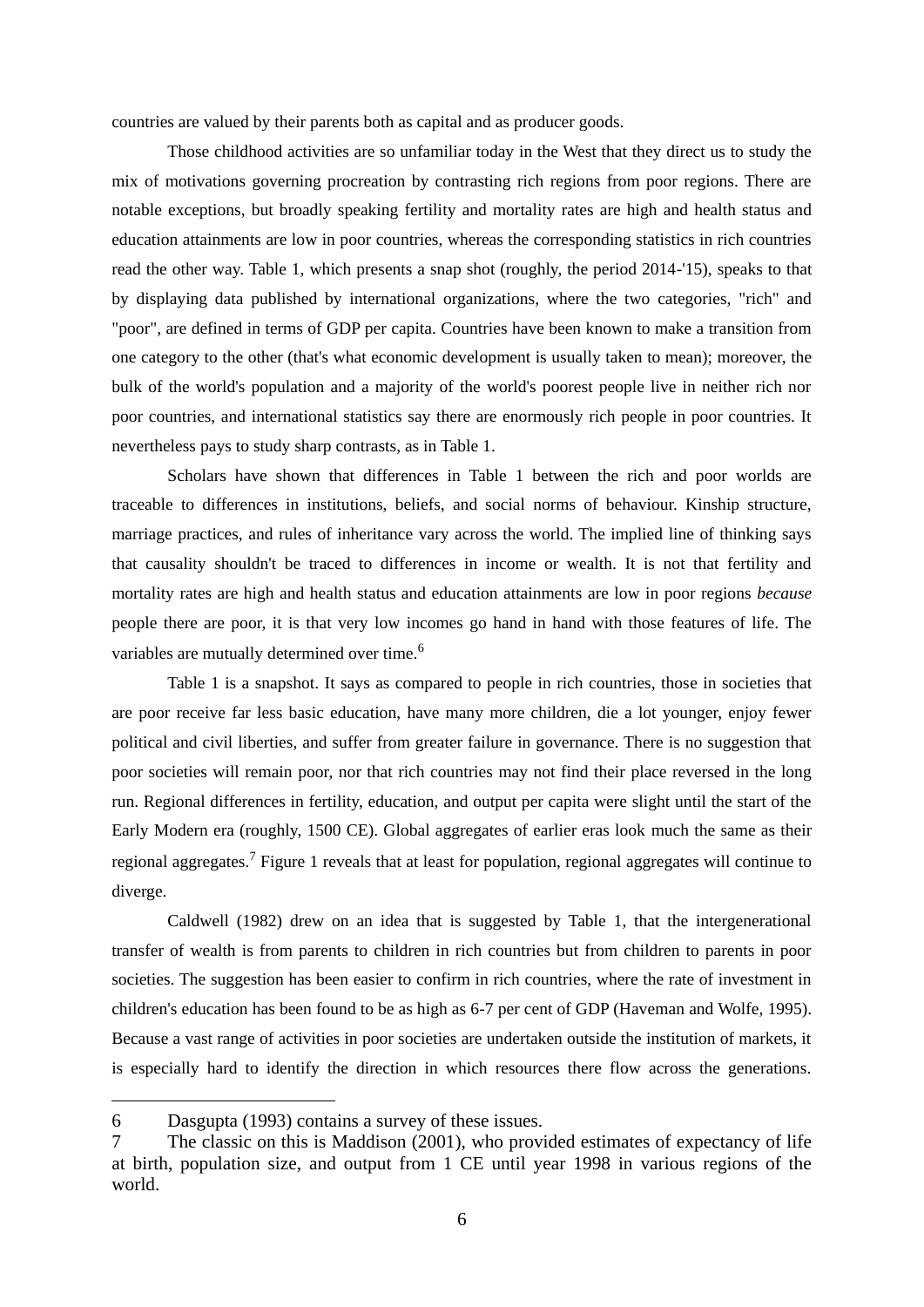Nevertheless, the Caldwell-hypothesis has been questioned for poor societies. Studies have found that even there the direction is from the old to the young (Lee, 2000, 2007). Further investigations may find hidden transfers from the young to the old in poor societies that confirm Caldwell's thesis, but as of now it would seem that throughout the world intergenerational resource transfers are made by the old to the young.

### *The Case of Africa*

Taken as a region, sub-Saharan Africa has long been regarded as special, even among poor regions (Goody, 1976; Fortes, 1978; Bledsoe, 1994; Bongaarts and Casterline, 2013). Figure 1 confirms that the continent is an outlier in regard to population. In an early review of fertility intentions Cochrane and Farid (1989) noted that both the urban and rural, the educated and uneducated in sub-Saharan Africa have more, and want more, children than their counterparts in other less-developed regions. Even young women there expressed a desire for an average of 2.6 more children than women in the Middle East, 2.8 more than women in North Africa, and 3.6 to 3.7 more than women in Latin America and Asia. Updated versions of these figures are available, but it is worth considering the data from the mid-1980s because the income gap between Africa and the rest of the developing world was smaller at that time than it is now.

The idea of wealth-in-children has been developed by anthropologists to reflect the additional status and other social advantages that are conferred on women in some African societies by having children (Guyer and Eno Belinga, 1995). There is a formal resemblance here to Veblen's account of status in an entirely different context, which was conspicuous consumption in the Gilded Age in America (Veblen, 1925). In the context of wealth-in-children desired fertility is higher than it would have been otherwise because of the competition among households fuelled by the desire for status. It leads to a collective loss in well-being among those making fertility decisions.

Communal land tenure of the lineage social structure in sub-Saharan Africa has offered yet another inducement for men to procreate: a greater amount of land can be claimed by a larger family. In addition, conjugal bonds are frequently weak, so fathers often do not bear their fair share of costs of siring a child. Anthropologists have observed that the unit of African society is a woman and her children, rather than parents and their children. Frequently, there is no common budget for the man and woman. Descent in sub-Saharan Africa is, for the most part, patrilineal and residence is patrilocal (exceptions are the Akan of Ghana and the Chewa of Malawi). That depresses women's voice; and because women bear a disproportionate amount of the costs of reproduction, it raises fertility rate. Patrilineality, weak conjugal bonds, communal land tenure, and a strong kinship support system of children, taken together, have been a broad characteristic of the region. In principle they provide a powerful stimulus to fertility. Admittedly, patrilineality and patrilocality are features of the northern parts of the Indian sub-continent also. But conjugal bonds are substantially greater there. Moreover, as agricultural land is not communally held, large family sizes lead to fragmentation of land-holdings. In contrast, large families in sub-Saharan Africa are (or, at least were, until recently) rewarded by a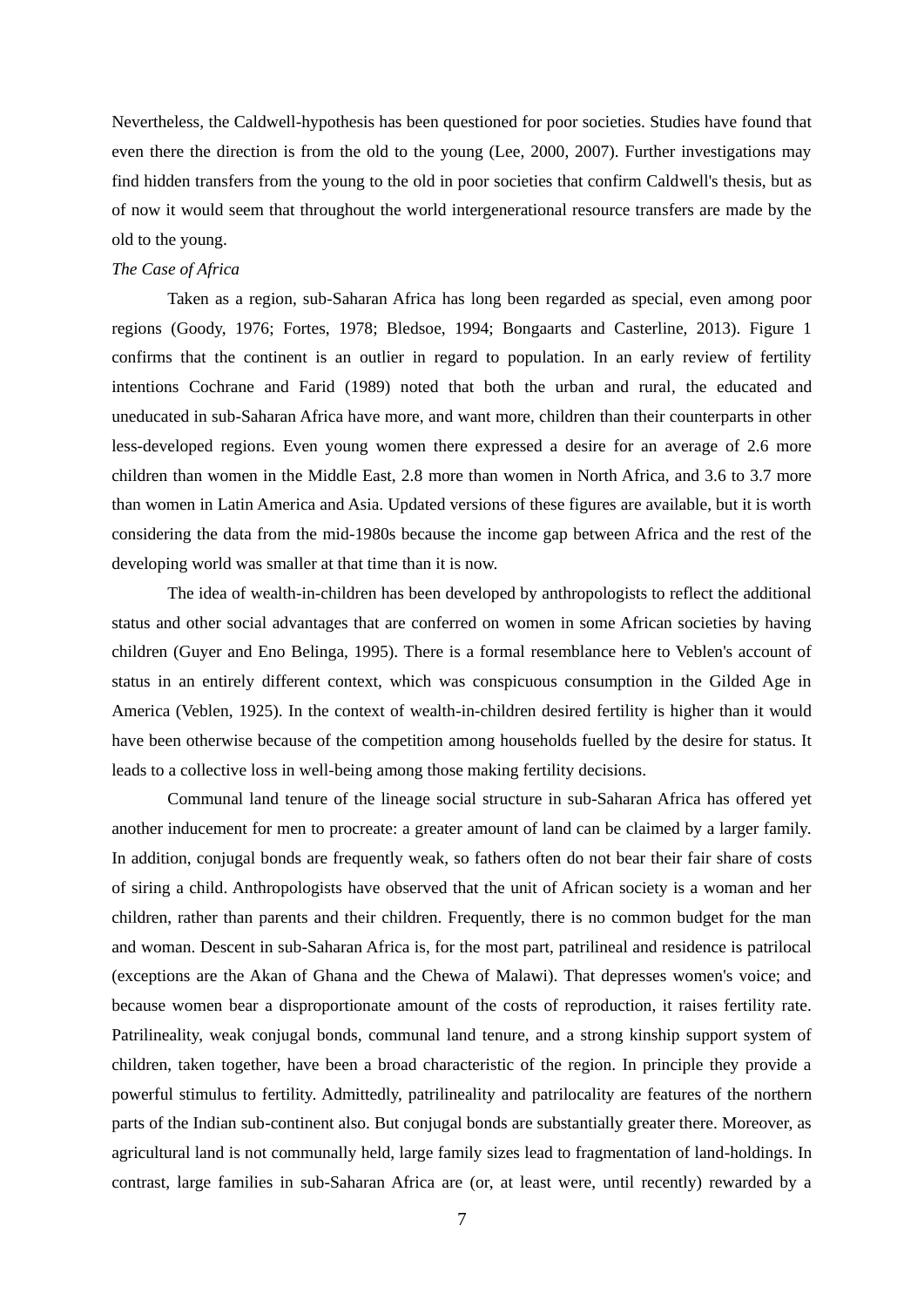greater share of land belonging to the lineage or clan.<sup>8</sup> Figure 1 and Table 1 tell us that the cost of the enormous increase in population that an extremely poor Africa is projected to experience in the coming decades will be an enormous burden on Africans themselves.

#### *Consumption in the Rich World*

In sharp contrast is the rich world. Table 1 reports that the 1.4 billion people living in the World Bank's list of high-income countries enjoy a per capita income of 41,000 (international) dollars. Total income therefore sums to 57 trillion dollars. Global income today is about 110 trillion international dollars. If, as a crude approximation we take consumption to be proportional to income, consumption in the richest 18% of the world's population (1.4 billion/7.5 billion) is more than 50% of world consumption (57 trillion/110 trillion). If economic development is to be sustainable, resource intensive consumption patterns in rich countries have to adjust substantially. In contrast, sub-Saharan Africa, a region inhabited by about 13% of the world's population, enjoys only 3% of the world's output of final goods and services. If population size and its increase is the significant social problem besetting the worlds' poorest region, it is high consumption in the world's rich countries that is currently responsible for a global ecological footprint well in excess of 1.

#### *Positive and Normative Reasoning*

Economists and historians have offered explanations for demographic trends (Rosenzweig and Stark, 1997) and the evolution of consumption tastes (Trentmann, 2016). They have commonly avoided moral theories in their studies. In contrast, philosophical discourses on population and consumption have been built on normative reasoning, directed at four questions: (1) What are the nature, ground, and limits of parental responsibility for existing children? (2) Does producing a child interfere with the rights of children the couple already have? (3) Do individuals have a duty not to have children who are likely to experience lives that will be bad for them? Do they have a duty to procreate if the children they create would likely to enjoy lives that will be good for them? (4) How should one value possible populations so as to decide which would be best?

One way to contrast the two disciplinary approaches is to say, in the case of population, that the economic demographer's task is to explain Table 1, while the aim in population ethics is to produce a normative theory that one could use to evaluate the behaviour patterns that give rise to Table 1 and prescribe better ones. Question (4), which stands in sharp contrast to those that demographers study, is at the heart of "population axiology," which attempts to uncover the ethics involved in what Parfit (1984: 356) called Different Numbers Choices. We do not pursue that line of enquiry here.<sup>9</sup>

## **2 Two Classes of Externalities**

1

<sup>8</sup> The claim that households' access to natural resources increase with their size provides an inducement to procreate is proved formally in Dasgupta (2018).

The essays in the theoretical section of the Oxford Handbook explore population axiology. Dasgupta (2018) is a monograph-length treatment of the subject.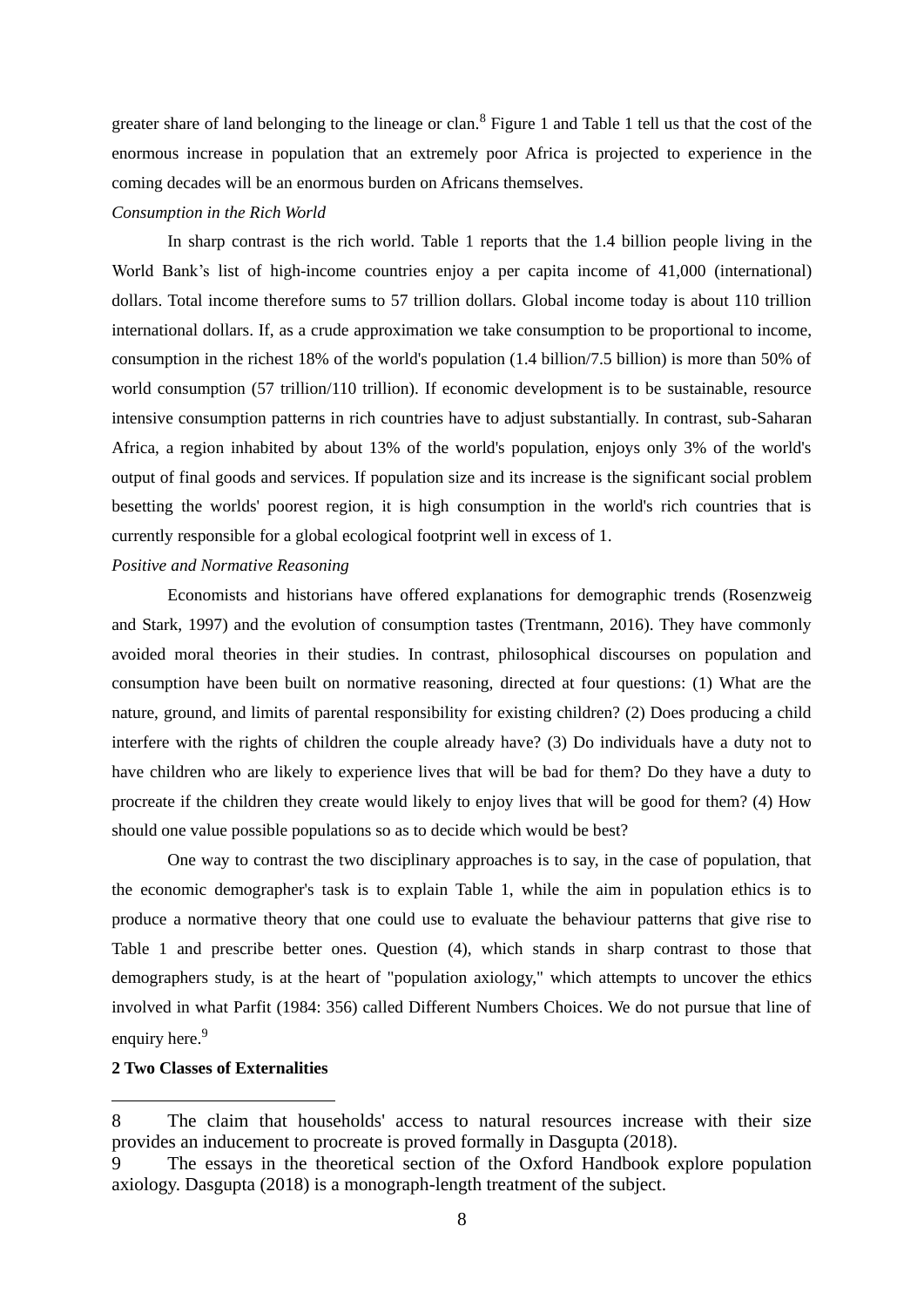Processes driving the balance between population size and our demand for the biosphere's goods and services harbour *externalities*, which are the unaccounted for consequences for others of actions taken by one or more persons. The qualifier "unaccounted for" means that the consequences in question follow without prior engagement with those who are affected.

The way we have formulated the notion of externalities could appear odd, on grounds that our actions inevitably have consequences for future generations, who by the nature of things cannot engage with us. In fact future people engage with us constantly, albeit indirectly. Parents care about their children and know that they in turn will care about their children. By recursion, thoughtful parents take the well-being of their descendants into account when choosing the rates at which they save for their children and invest in them. Intergenerational engagement would be imperfect if parents choose without adequate concern for their children (e.g. if they discount the future well-being of their children at overly high rates). Externalities across the generations would be rampant in that case. We ignore that line of analysis here. Our aim is to study systematic reasons why choices made even by thoughtful parents do not reflect adequate engagement with *others*' descendants. As they are symptoms of institutional failure, externalities cannot be eliminated entirely, but can be reduced greatly by considered collective action. That is why reasoned reproductive decisions at the individual level can nevertheless result in collective failure.

One class of externalities arising from household consumption and reproduction decisions is traceable to open access resources: *the commons*. They have been much noted and studied by environmental economists (e.g. Baumol and Oates, 1975). The institutional failures that give rise to those externalities owe their origin to an absence of appropriate property rights to Nature's goods and services. By property rights we mean not only private rights, but communitarian and public rights too. One reason rights over the biosphere are difficult to define, let alone to enforce, is that Nature is constantly on the move (the wind blows, particulates diffuse, rivers flow, fish swim, birds and insects fly, and even earthworms are known to travel undetected). No one can contain the atmosphere they befoul. That means the price paid by someone for environmental services (that's the private cost) is less than the cost borne by all (that's the social cost). Modern patterns of consumption, relying as they do on long distance trade, are especially prone to being underpriced. That provides people with an incentive to consume too much. To cite a familiar example, in cases involving the global environment, such as the atmosphere as a sink for our carbon emissions, the damage an individual suffers from her own emissions is negligible even though the damage to all from the climate change that arises from everyone's emissions is large and positive. From the collective point of view there is excessive use of the atmosphere as a carbon sink.

The other category of externalities we study here has been less studied in the literature. Its source is the *social-embeddedness* of our preferences. Our desire for having children, for example, is in part influenced by the number of children others have. No doubt a single household cannot much influence others, but the aggregate effect of all households on one another is not negligible. We show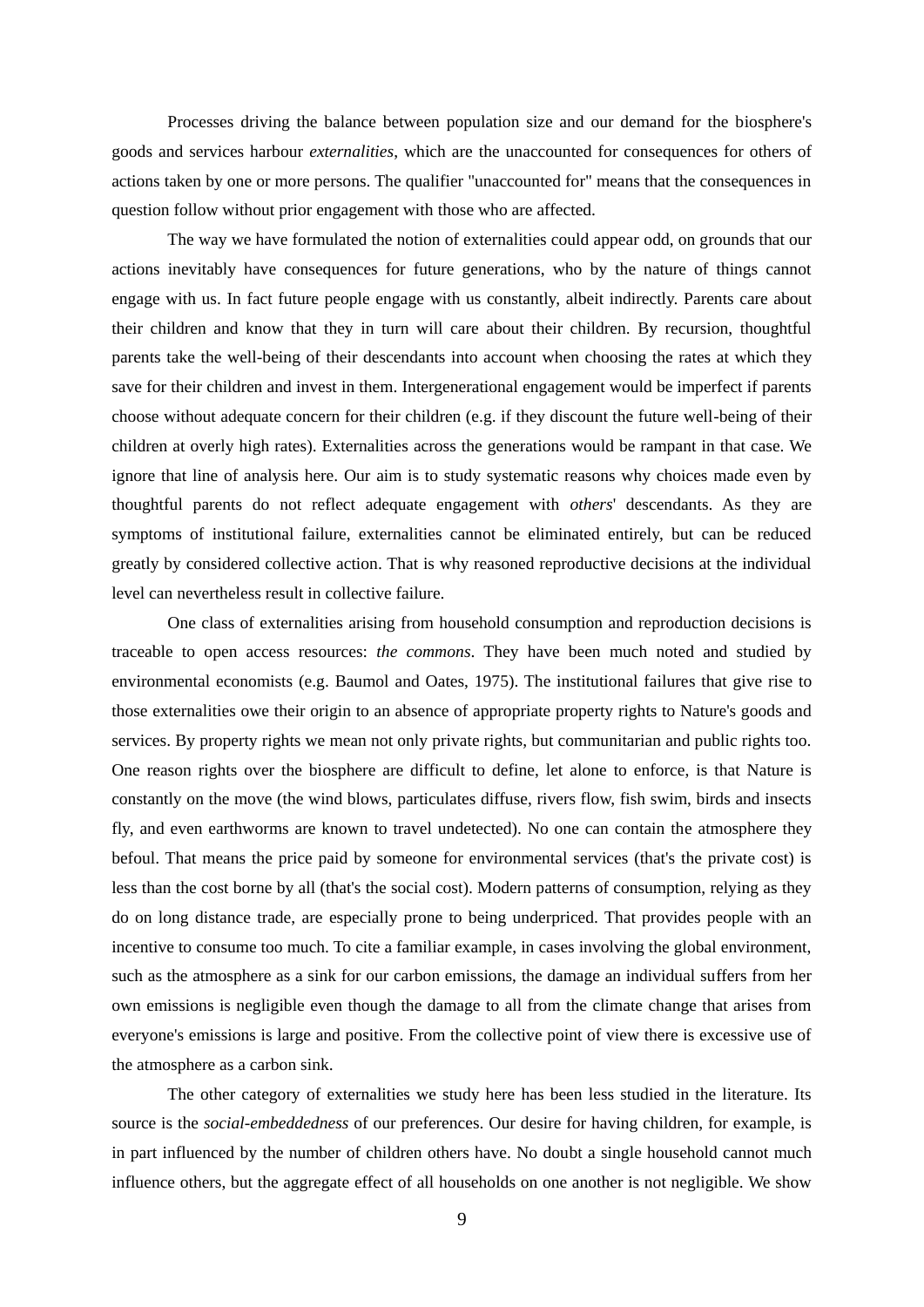that the social embeddedness of household preferences, the resulting behaviour can be called "conformist," can lead to high fertility even when though same preference structures sustain low fertility that households would prefer. Either situation - high fertility (allied to low educational attainment of children) or low fertility (allied to high educational attainment of children) - can sustain itself by its own bootstrap. Fertility transitions can be interpreted as moves from one equilibrium to the other.

Socially embedded preferences also influence consumption behaviour. Like reproductive behaviour, they take two forms. Our urge to compete with others (Veblen's "conspicuous consumption"; Veblen, 1925) is one form. (It's the counterpart to the "wealth-in-children" notion we noted earlier.) The other form arises from our desire to conform with others (Douglas and Isherwood, 1979). Both forms give rise to consumption externalities. We should conclude that the psychological cost to a person of a collective adjustment in consumption is likely to be much less than it would be if she were to adjust consumption unilaterally. The aggregate cost of collective adjustment could even be negative.

Externalities arising from our use of the commons and from the social-embeddedness of our preferences differ in their internal structures. The problem of choice in the use of open access resources resembles the well-known Prisoners' Dilemma. In contrast, socially embedded preferences give rise to Coordination Games. The latter class of externalities can be, and has been, turned by communities to their advantage by coordinating behaviour (e.g. through an appeal to social norms). The former class in contrast requires, at least over the global commons, more traditional policy measures such as environmental regulations.

#### **3 Reproductive Rights**

The 1994 International Conference on Population and Development reaffirmed the language of rights in the sphere of family planning and reproductive health. The widely noted publication that reported the Conference's conclusions stated:

"Reproductive rights ... rest on the recognition of the basic right of all couples and individuals to decide freely and responsibly the number, spacing, and timing of their children, and to have information and means to do so, and the right to attain the highest standards of sexual and reproductive health." (UNFPA, 1995: Ch. 7, Sect.3).

The qualifier, "responsibly", could be read as requiring couples to take into account the adverse environmental externalities their reproductive decisions may give rise to; but that probably would be a stretch. Certainly, writings affirming the UN declaration have interpreted the passage and its intent more narrowly. For example, the fundamental right of individuals "to decide freely and for themselves, whether, when, and how many children to have" is central to the vision and goals of *Family Planning 2020* (FP2020). It is also pivotal in the reproductive health indicators of the United Nations' Sustainable Development Goals.

It is useful to study the relationship between "externalities" and "rights." First, to insist that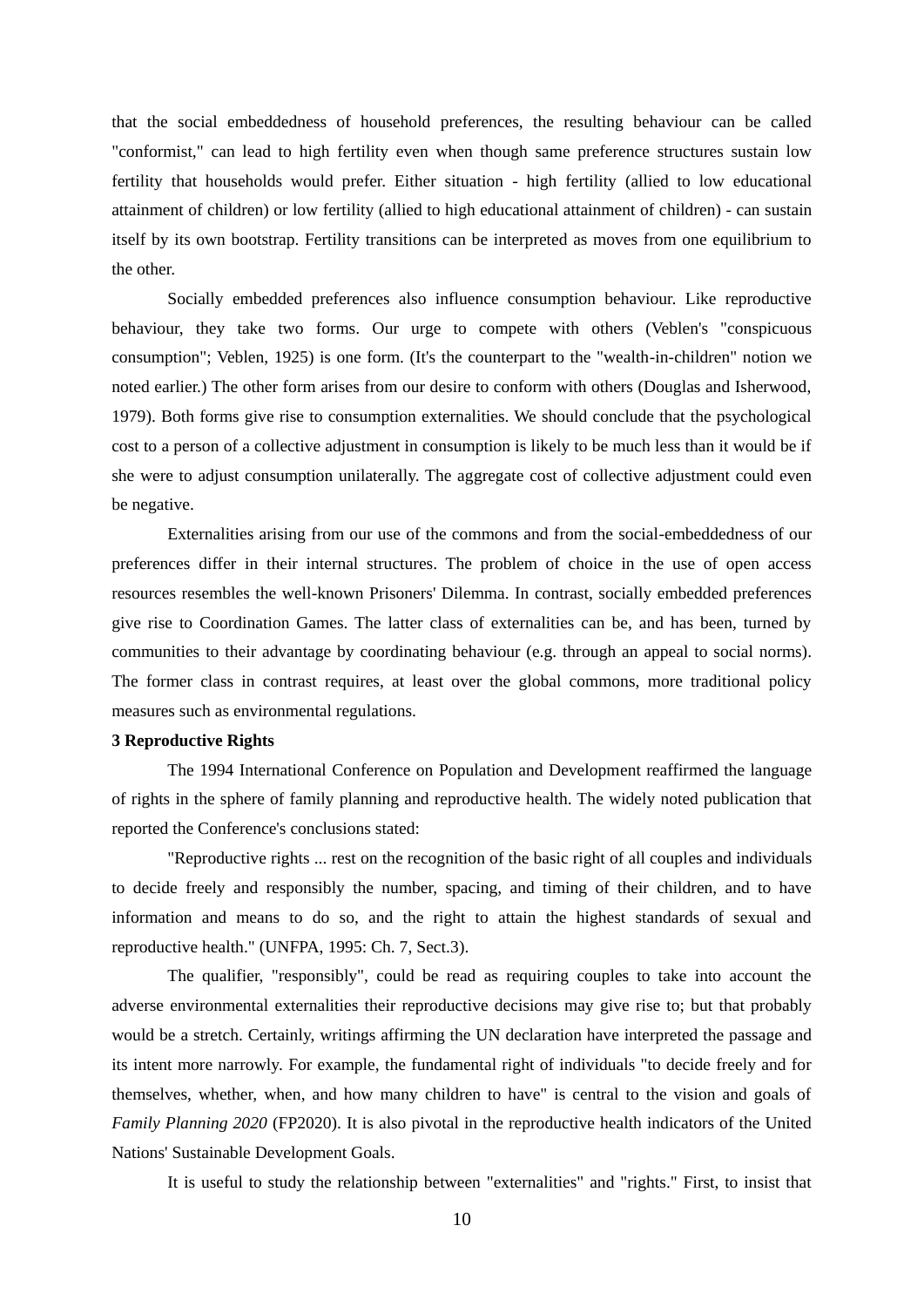the rights of individuals and couples to decide freely the number of children they produce trump all competing interests is to play down the rights of all those (most especially, perhaps, future people) who suffer from the environmental externalities that accompany additions to the population.<sup>10</sup> Secondly, UNFPA's statement ignores the latent need among those who do not want family planning now but would want it if others among their peer group were using modern contraceptives.

That family planning services bring in their wake many benefits (health, education, income, women's empowerment) to those who make use of them has been documented repeatedly in recent years.<sup>11</sup> Our focus on externalities points to the fact that they bring benefits to others as well. Those additional benefits should be included in the design of social policies. Below we show that indicators currently in use by governments and NGOs of the value of family planning services underestimate it.

Policies for curbing adverse reproductive externalities can in principle take several forms. Education, especially female education, is one route; many argue it is the most effective route (Lutz et al., 2014). But that can take time, and female education is not the only factor driving fertility.<sup>12</sup> Another tool involves demonstrative persuasion, which can be attempted through community discussions on the need for behavioural change. The agency of persuasion could be the community, NGOs, or the state. A further tool is taxation, which permits people to choose as they wish, but at a price. Although taxation as a device for curbing environmental externalities is familiar in wealthy countries, it is not an available tool for reducing the demand for children in poor countries, where the poorest households are most often the ones that have the highest demand.

There are thus a variety of policy tools available for reducing fertility where fertility rates are above replacement levels. The tools differ in terms of the extent to which the right to selfdetermination is compromised. None are likely to prove uncontroversial. The issues remain unsettled.

### **4 Socially Embedded Preferences and Conformism**

<u>.</u>

That children are a parental end (and not just a means toward other parental goals) provides a potentially powerful mechanism by which reasoned fertility decisions at the level of every household could lead to an unsatisfactory outcome from the perspectives of all households. It arises from the possibility that traditional practice is perpetuated by conformity. Reproductive decisions are not only a

<sup>10</sup> Sen (1982) likens the emission of persistent pollutants to torturing future people. The clash between reproductive rights and adverse environmental externalities allied to new births is at its most striking under his reading.

<sup>11</sup> See for example Koenig et al. (1992), Debpuur et al. (2002), Cleland et al. (2006), Tsui et al. (2010), Canning and Schultz (2012), Sonfield et al. (2013), and Bongaarts (2016), Miller and Babiarz (2016).

<sup>12</sup> World Bank (2012) reported that in 2010 the proportion of people who completed primary education was, in India 96%, in Pakistan 67%, and in Bangladesh, 65%. Total fertility rates (TFRs) in those countries were 2.6, 3.4, and 2.2, respectively. It should also be noted that in Bangladesh non-governmental organizations at work on social matters have a far more extensive reach than in India and Pakistan. Reproductive behaviour is not monocausal.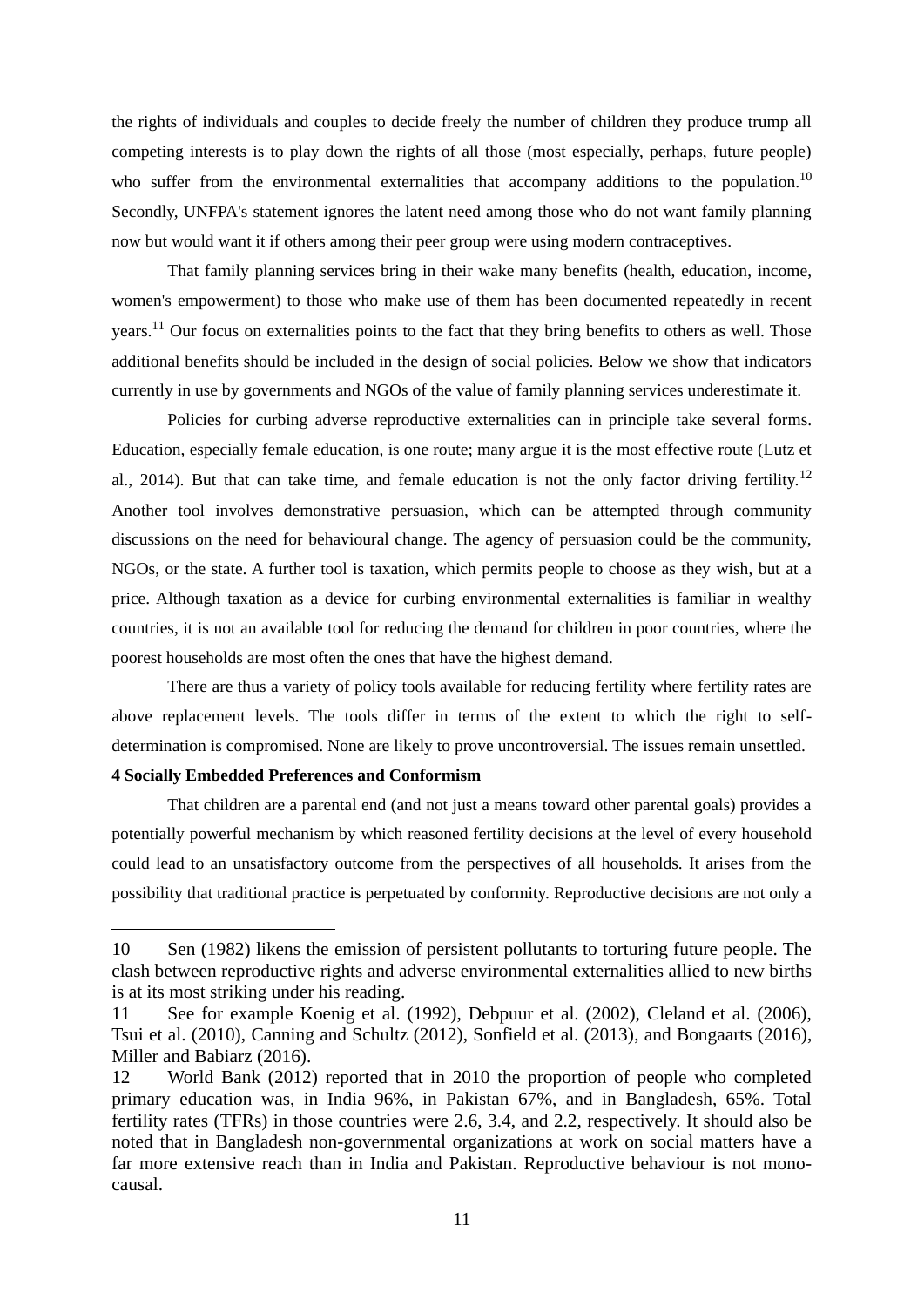private matter; they are subject to social mores, which in turn are influenced by both family experiences and the cultural milieu. But social mores are shaped by the behaviour of all. There is circularity in this, which we can unravel by supposing that household preference structures are socially embedded. Behaviour is conformist when the family size each household desires is positively related to the average family size in the community (Dasgupta, 1993: Ch. 12).<sup>13</sup>

Whatever the basis of conformism, there would be practices encouraging high fertility that no household would unilaterally desire to break. Such practice could have had a rationale in the past, when mortality rates were high, population densities were low, natural resources were aplenty, the threat of extermination from outside attack was large, and mobility was restricted. But practices can survive even when their original purposes have disappeared. One reason they can survive is that if all others continue to follow the practice and aim at large family sizes, no conformist household would on its own wish to deviate from the practice; however, if all other households were to restrict their fertility rates, every household would wish to restrict its fertility rate as well. Conformism can thus be a reason for the existence of multiple social equilibria. A society could get embedded in a selfsustaining mode of behaviour characterized by high fertility and low educational attainment, even when there is another potentially self-sustaining mode of behaviour characterized by low fertility and high educational attainment and which is preferred by all.

Socially embedded preferences for children are drawn in Figure 2. The curve ABCDE is the representative household's desired number of children, plotted against the average number of children per household (the horizontal axis). The curve is upward sloping and intersects the 45° line OF at three points: B, C, D. Each is a social equilibrium, at TFRs  $n_1$ ,  $n_2$ , and  $n_3$  respectively. To interpret ABCDE with concrete numbers, imagine that each household regards 5 to be the ideal number of children if all other households have 5 children (*n*<sub>3</sub> on the horizontal axis)); 4 to be the ideal number if all others have 4  $(n_2)$ ; and 2 to be the ideal number if all others have 2  $(n_1)$ . Imagine now that each household prefers the outcome where all households have 2 children. It can nevertheless be that their society is stuck in a situation where each household has 5 children. It can get stuck because no household would have a reason to deviate from 5 if all other households have 5; which is another way of saying that 5 is a self-enforcing choice. It is easy to confirm that both 2 and 5 are stable equilibria, in that a small deviation from 2 (respectively, 5) would in time return to a situation where each

1

<sup>13</sup> Douglas and Isherwood (1979) offered reasons for regarding consumption as an expression of social engagement. Taken literally, that would appear odd, but what authors were pointing to is that a meal taken alone is a different activity from a meal taken communally. Fads and fashion may be short-run expressions of social engagement, what Douglas and Isherwood showed is that our need to belong is deep and enduring and expresses itself in a wide variety of ways. We rely on one another for safety, consolation, information, companionship, and governance. Much of our actions are undertaken in a social setting, and all our actions are influenced in part by attention to others. In the text we apply that framework to reproductive decisions.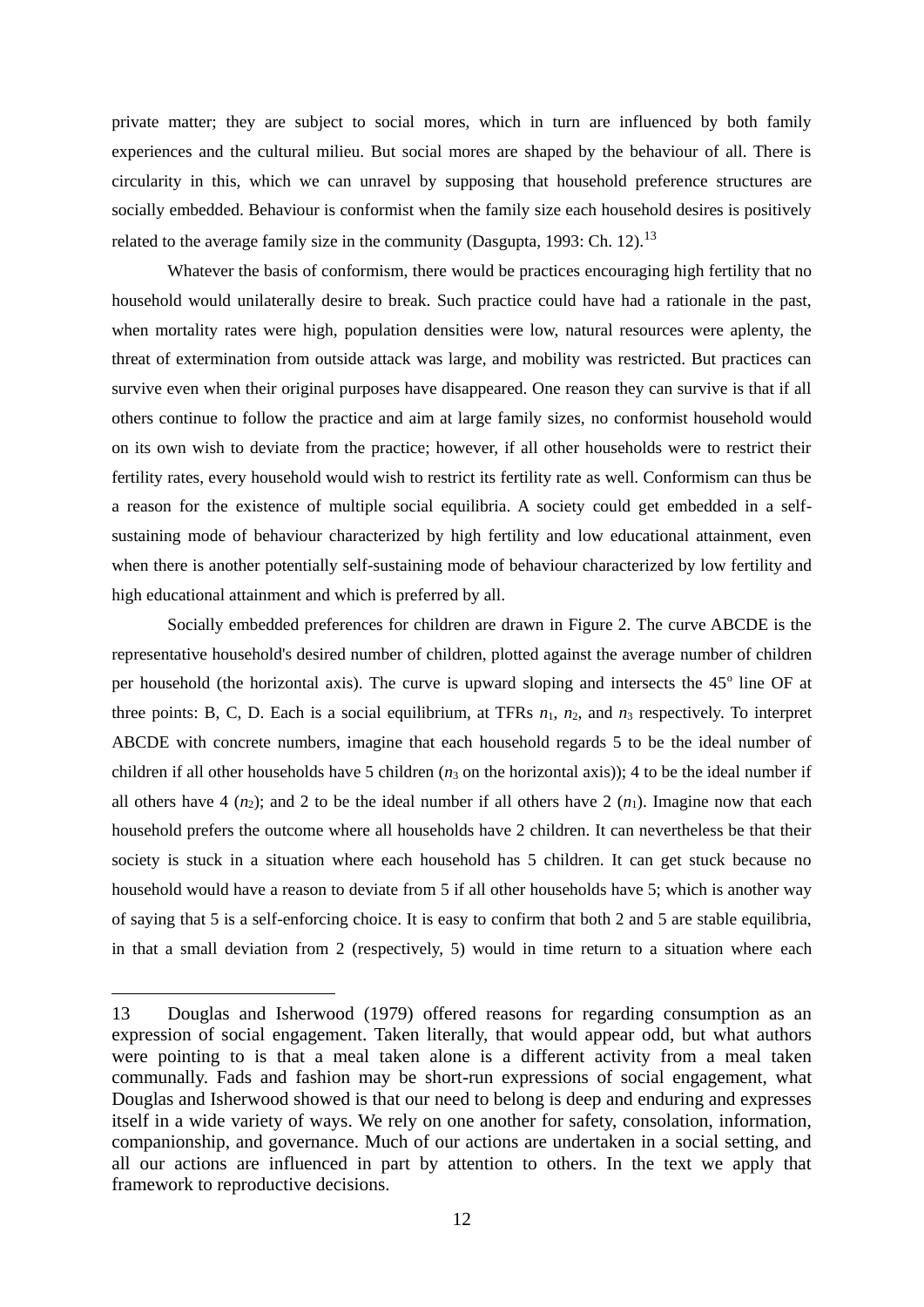household chooses 2 (respectively, 5). It follows that 5 would be just as tenacious a TFR as 2.<sup>14</sup>

That does not mean society would be stuck at 5 forever. As always, people differ in the extent of their absorption of traditional practice. There would inevitably be those who, for one reason or another, experiment, take risks, and refrain from joining the crowd. They are the tradition breakers, and they often lead the way. Educated women are among the first to make the move toward smaller families.<sup>15</sup> A possibly even stronger pathway is the influence that newspapers, radio, television, and now the internet play in transmitting information about other life-styles. The idea here is that the media could be a vehicle by which conformism increasingly becomes based on the behaviour of a wider population than the local community (the peer group widens). And that disrupts behaviour.<sup>16</sup>

There have been a number of studies on fertility that point to choices that are guided in part by attention to others. In her highly original work on demographic change in Western Europe over the period 1870-1960, Watkins (1990) showed that differences in fertility and nuptiality within each country declined. She also found that in 1870, before the large-scale declines in marital fertility had begun in most areas of Western Europe, demographic behaviour differed considerably within countries. Differences among provinces within a country were high even while differences within provinces was low. Spatial behavioural clumps suggest the importance of the influence of local communities on behaviour. In 1960 differences within each country were considerably less than in 1870. Watkins explained this in terms of increases in the geographical reach national governments enjoyed over the 90 years in question. The growth of national languages could have been the medium through which reproductive behaviour was able to spread.

Watkins' was a historical study. Jensen and Oster (2009) in contrast have studied a natural experiment. They found that state level fertility rates declined in step following staggered introductions of cable TV in Indian states.<sup>17</sup>

It is a feature of historical studies of the diffusion of behaviour across space and time that they don't necessarily identify the fundamentals on which the diffusion process is built. They also differ from one another in terms of the transmission mechanism. The behavioural fundamentals (or "drivers", as some would call them) could be knowledge acquisition, they could be pure mimicry, they could be what Cleland and Wilson (1987) called "ideation", they could be the advent of modernity,

<u>.</u>

<sup>14</sup> Formally, we are studying Nash equilibria in a coordination game (Dasgupta, 1993). It can be shown that the social equilibrium in which each household has 4 children  $(n_2)$  is unstable. It would take us far afield to explain why, but see Dasgupta (2002) for the reason.

<sup>15</sup> Farooq et al. (1987) is an early study that spoke to the phenomenon in West Africa. Lutz et al. (2014) is a collection of essays on the effect of education on fertility behaviour. Interactions among the elite and the general public can be a vehicle by which fertility behaviour among the poor changes.

<sup>16</sup> The media are increasingly used to such end. For example, the Development Media International runs media campaigns aimed at changing behaviour.

<sup>17</sup> For a wide ranging discussion of the role of societal norms on fertility behaviour, see Bongaarts and Watkins (1996).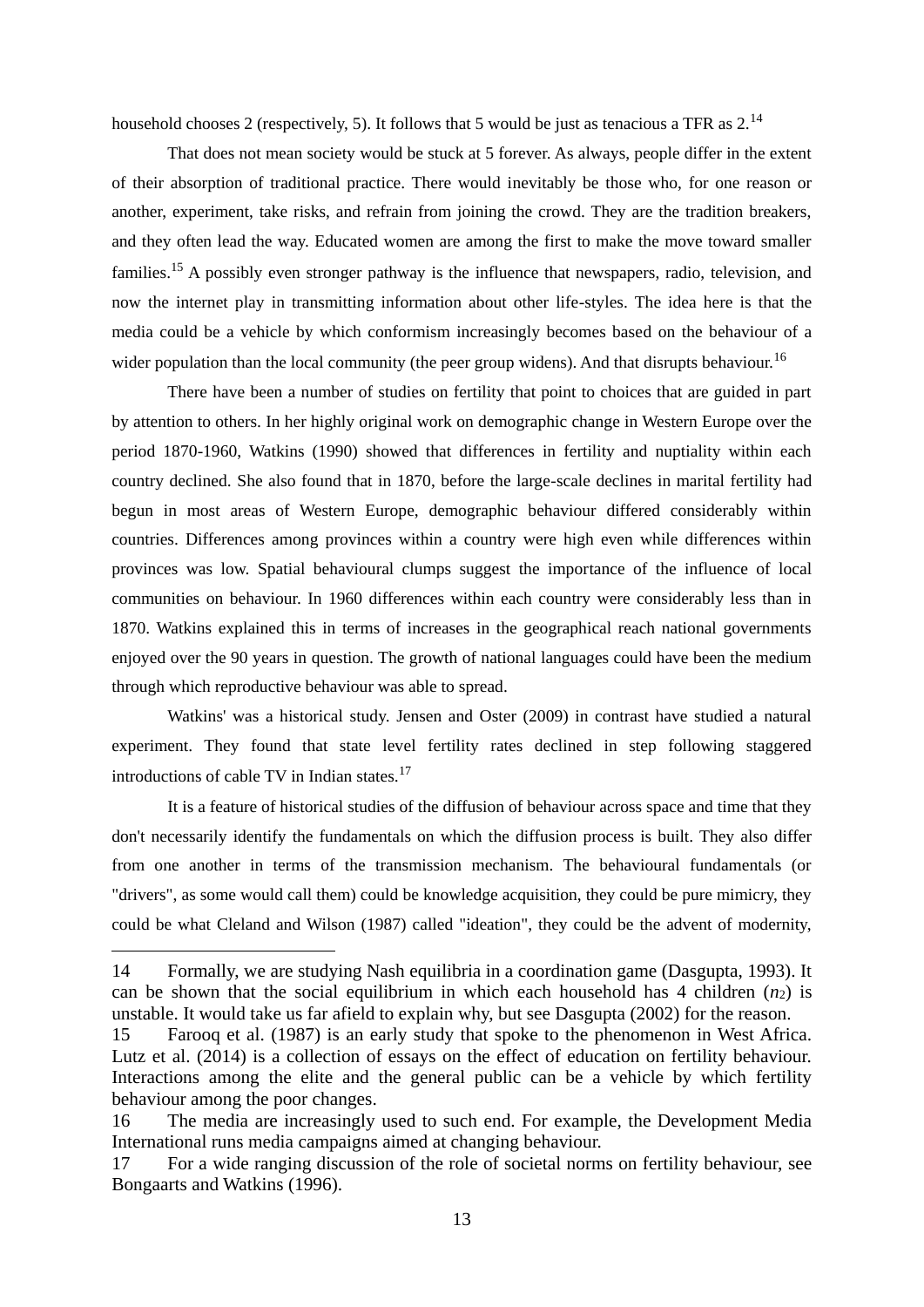they could be the desire to belong to one's (possibly expanding) group, they could be the force of celebrity culture, and so on. These fundamentals are not unrelated, but they are not the same. Regarding transmission mechanisms, it could be that people observe successful behaviour and copy it, it could be that the language in which newspapers are read spreads, it could be that people discuss and debate among themselves, and so forth.

The model in Figure 2 is built on the common structure of all such diffusion processes. Leaving aside the virtue of parsimony, studying the common structure offers the advantage that we are able to analyse the resting (i.e. equilibrium) points of a wide variety of diffusion processes without having to identify the processes themselves. Our model is analytical, not a historical narrative. It assumes that fertility preferences are socially embedded, but it doesn't specify the reasons households are influenced by the behaviour of others. Being analytical, the model is able to entertain counterfactuals. It allows us to ask how a household's behaviour would differ if the social parameters underlying the curve ABCDE were to be otherwise. That's a necessary exercise in policy analysis, because policies can be used to shift the curve ABCDE (therefore the equilibrium points  $n_1$ ,  $n_2$ , and  $n_3$ ) as well as influence the beliefs on the basis of which households act. The common structure also tells us that fertility transitions can be interpreted as disequilibrium phenomena (Dasgupta, 2002), where practices change slowly in response to gradual changes in the social environment, until a tipping point is reached from which society transits rapidly to a new stable equilibrium, say from high fertility to low fertility.

Socially embedded preference structures don't entail multiplicity of equilibria. We could have so drawn the curve ABCDE in Figure 2 that it intersects the 45<sup>°</sup> line OF at a single point. We are interested in multiple equilibria because there is empirical evidence that societies support a multiplicity of stable fertility choices (e.g.  $n_1$  and  $n_3$ ). Historical studies of the diffusion of fertility behaviour point to that (Watkins, 1990). Fertility transitions are an expression of the phenomenon.

#### **5 Unmet Need, Desired Family Size, and the UN's Sustainable Development Goals**

UNFPA (1995) took it that family planning and reproductive health policies should address "unmet need", meaning that they should be made to serve women aged 15-49 who are seeking to stop or delay child-bearing but are not using modern forms of contraception (Bradley et al., 2012; Alkema et al., 2013). Although the idea of "unmet need" could appear straightforward, it has in practice proved to be complex and has been interpreted in different ways over the years. It is currently measured using more than 15 survey questions, including questions on contraceptive use, fertility intentions, pregnancies, postpartum amenorreah, sexual activity, birth history, and menstruation. Women's reported fertility intentions are inferred from such questions as: "Now, I have some questions about the future. Would you like to have a(nother) child or would you prefer not to have (any more) children?" That is followed by a question on how long the women wants to wait should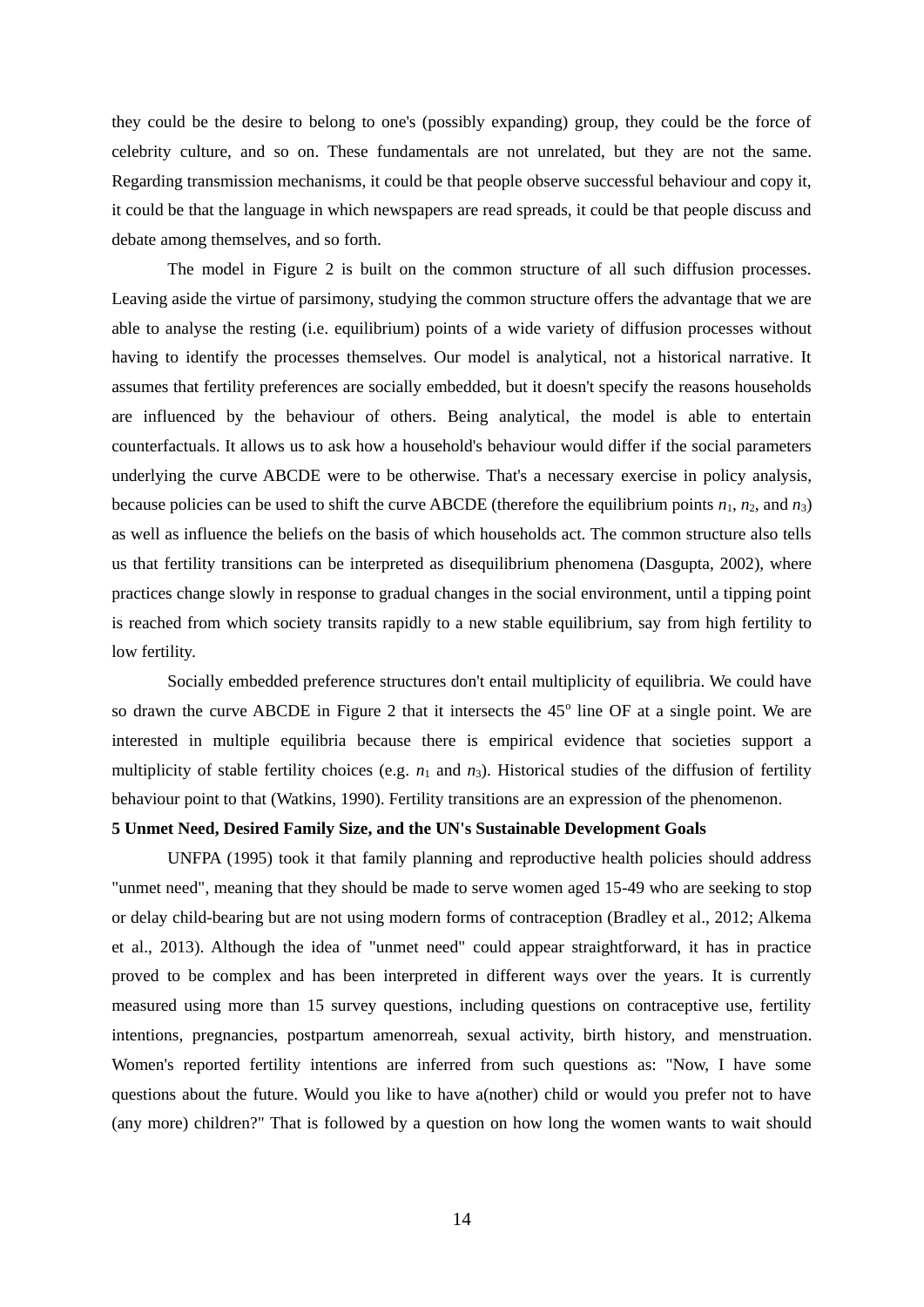she have responded to the previous question that she does want a(nother) child.<sup>18</sup>

There are deep problems here. Unmet need as calculated from responses to survey questions is based on the respondent's expressed wants for biological children. The need for family planning is then inferred from the unmet need. But in matters of life and death resource needs assume an independent status, they even serve as the basis on which commodity rights are founded. A statement of the form "person A needs commodity X" can be regarded as tantamount to a challenge to imagine an alternative future in which A escapes harm without X (Wiggins, 1987: 22). Expressed wants or desires for children, which are used for calculating a woman's unmet need for family planning, may not adequately convey her true need for family planning, that is, for her own best interests. A poor woman, suffering from iron deficiency and living in a setting where she is more or less obliged to have sex, has a need for contraception for her own benefit that could remain undetected in her responses to questions on her expressed wants for biological children. To infer needs solely from wants is therefore to undervalue the significance of family planning. Moreover, none of the survey questions is conditioned on the behaviour of others. As we see below, that too is limiting.

Closely related is the notion of "desired family size," which is obtained from answers to the following question:

"If you could go back to the time when you did not have any children and could choose exactly the number of children to have in your whole life, how many would that be?"

The "wanted total fertility rate", or WTFR, is calculated by first dividing the number of observed births into those that occurred before and after the desired family size is reached (the former are considered as wanted, the latter unwanted). WTFR is then obtained with the same procedure as the one used in calculating TFR (that is, from age-specific fertility rates), but only wanted births are included in the numerator of these rates.

There are dangers of biases in responses to the question at the basis of desired family size, but the need for family planning programmes to have quantitative estimates of it is clear enough. Notice though that the questionnaire does not ask of someone what her desire would be if the prevailing fertility practices of others were different. In fact there is no mention of the prevailing fertility rate. As respondents are not invited to disclose their conditional desires, it is most likely they disclose their desired family size on the assumption that fertility will remain at its prevailing rate. A direct way to discover socially embedded preferences would be to reconstruct the questionnaires by asking a series of conditional questions, which we collapse here for convenience into one:

"If you could go back to the time when you did not have any children and could choose exactly the number of children to have in your whole life, how many would that be, assuming everyone else in your community had *n* children over their whole life?"

1

<sup>18</sup> Casterline and Sinding (2000) discuss ways in which the measure of unmet need can be used to inform family planning policies.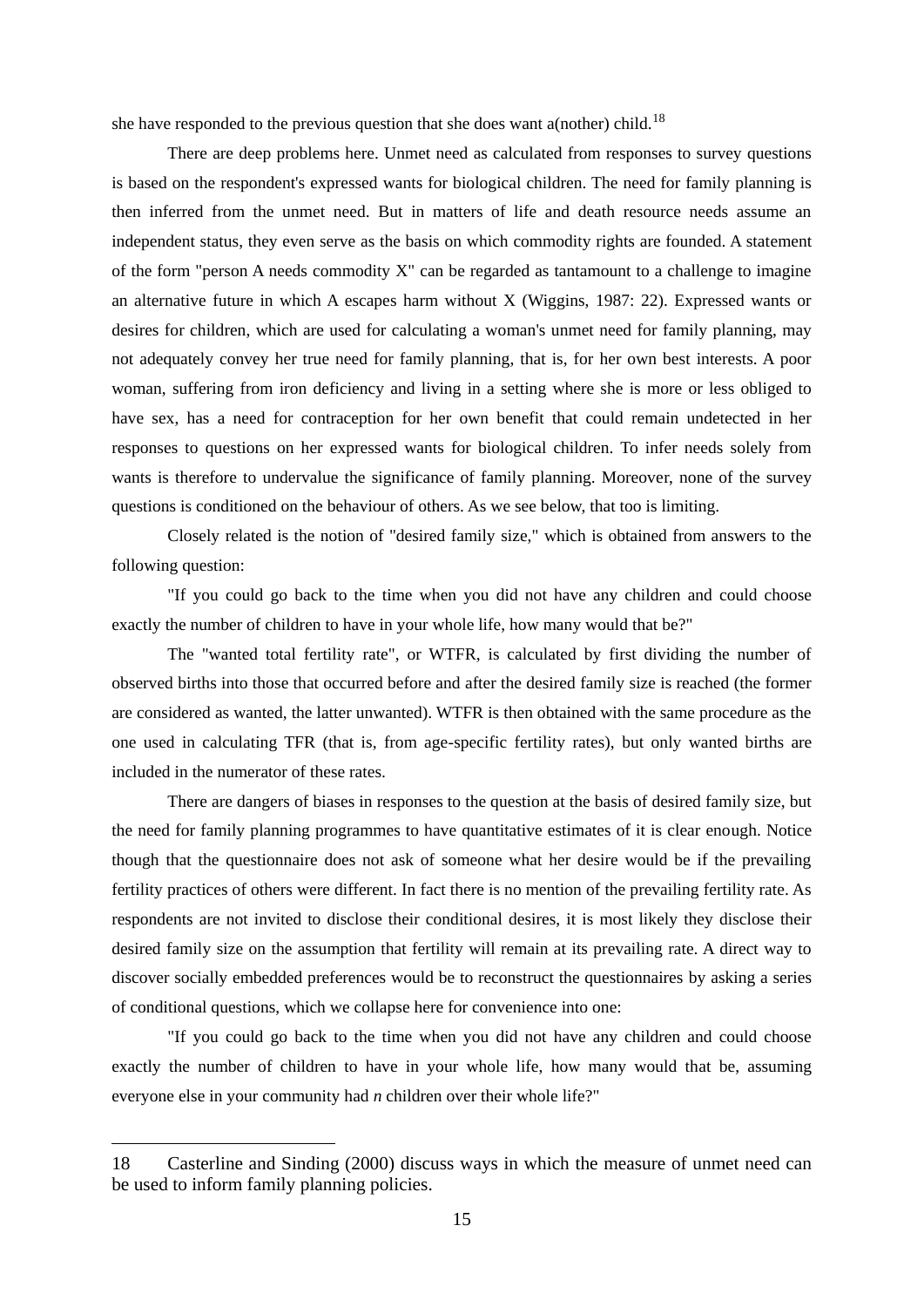The survey could pose the conditional question in an ascending order of *n*, say from 0 to 10 (thus 11 conditional questions in total). The example in Figure 2 imagines that the answers to  $n = 2, 4$ , and 5 are, respectively, 2, 4, and 5. It also imagines that answers to the questions in which  $n = 0, 1, 3$ , 6-10, respectively, differ from 0, 1, 3, 6-10; which is why the latter numbers are not social equilibria. No doubt responding to a string of conditional questions would tax respondents, but to not ask them is to misread fertility desires.<sup>19</sup>

Fabic et al. (2015) defined "total demand" for modern contraception to be the number of women who want to delay or limit child-bearing (i.e. the sum of contraceptive users and women with unmet need). The role of family planning, the authors argued, is to supply that demand. The suggestion is that the success of family planning should be measured by the ratio of family planning users to the total demand. The UN have adopted this measure in their Sustainable Development Goal 3.7.1. It is known as "demand for family planning met with modern contraceptive methods", or "demand satisfied" for short. Formally, if *X* is the number of women between 15-49 who are users of modern contraceptives, *Y* is the number of women with unmet need, and *Z* is total demand for modern contraception, then  $Z = X+Y$  and the UN's "demand satisfied" is  $X/Z = X/(X+Y)$ .

Reproductive rights are at the heart of *X*/*Z*, which is its attraction. The indicator reflects voluntarism, rights and equity, informed choice, and the imperative of satisfying individuals' and couples' own choices with regard to the timing and number of children. But there are problems. The use of *X*/*Z* as the measure of success could create perverse incentives among programmes managers. A programme's performance would improve if more women were to declare that they want to get pregnant. So long as women want many children, *Y* (unmet need) remains small, and therefore *Z* (total demand) is only marginally greater than *X* (the number of modern contraceptive users). The country scores well in the indicator "demand satisfied" and appears not to need further family planning programming. The success could mask a situation where contraceptive use is low and stagnant and high fertility rates persist. Moreover, as we saw in Section 4, fertility preferences, which contribute to the measurement of *Y*, are themselves influenced by the behaviour of others. *Y* could therefore be small in a society that harbours another equilibrium in which *Y* is large.

The concept of reproductive rights, as currently framed, undervalues family planning. There are collective benefits to be enjoyed if members of a community are enabled to alter their fertility desires in a coordinated manner. Family planning can help to bring about changes in such social norms. Our analysis doesn't run against rights as a plank for family planning; it expands the sphere in which rights are acknowledged, protected, and promoted.<sup>20</sup>

1

<sup>19</sup> Because people's preferences differ, we should expect the responses to differ but discover that each individual's preferred number of children is an increasing function of *n*. That would reveal socially embedded preferences.

<sup>20</sup> Some moral philosophers would argue that the evaluation of family planning programmes should include the quality of lives that will not be lived on account of the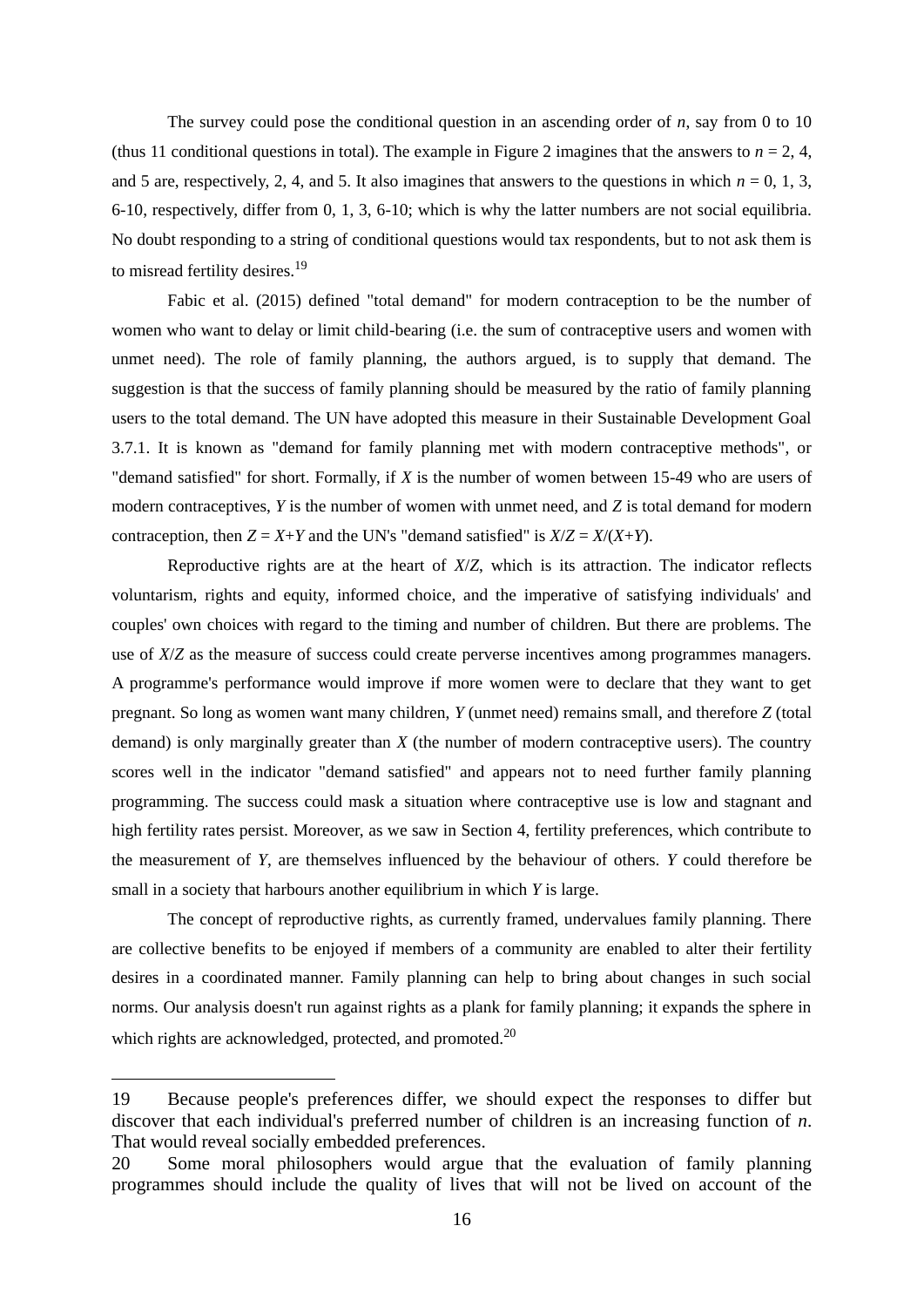#### **Part II**

#### **How Many People Can Earth Support in Comfort?**

We have argued that the processes that have led to an overshoot in our demands on the biosphere are triggered by environmental and reproductive externalities. Below we present evidence which suggests that a global population of 11.2 billion (Fig. 1) at standards of living hoped for under the UN's Sustainable Development Goals would probably damage the biosphere to such an extent that the Goals would not be maintainable. Suppose then that by some miracle human society is able to eliminate the externalities. Suppose too that socio-economic inequalities are ironed out. Given current and prospective technological possibilities, what can we say about optimum global population numbers? In order to obtain sharp answers without technicalities, we confine ourselves to a deterministic world.

Economic possibilities are circumscribed by the biosphere. When thinking of the global economy, it is useful to regard the biosphere as a gigantic renewable natural resource. Fisheries are proto-typical examples of such resources. We observe next that human labour and ingenuity can be (and are!) applied to produced capital (machines and equipment) and the biosphere to produce output for consumption. That output is usually called GDP. However, other things equal, labour's contribution to output diminishes with increasing numbers. So, even though a larger population would produce more, there would be less to go round per person despite the larger output. Of course, other things are not equal: produced capital can be accumulated to counter the diminishing contribution of greater numbers of people to production. But produced capital is also subject to diminishing returns (accumulating tractors indefinitiely would not contribute to further agricultural production). Therefore, balances among the various factors of production should exist. In this paper we first select a standard of living that could be deemed to be comfortable. We then estimate the global population that could be supported by the biosphere at that living standard on a sustainable basis. But we first need an account of the biosphere in its role as a capital asset.

#### **6 Ecosystem Services**

1

The term "biosphere" is an all-encompassing construct. Although we will think of it as a gigantic renewable natural resource, it is in fact a mosaic of renewable natural resources. Agricultural land, forests, watersheds, fisheries, fresh water sources, estuaries, wetlands, the oceans, and the atmosphere are some of the interlocking constituents of the biosphere. We will refer to them generically as "ecosystems" and, so as to draw attention to populations of species in their habitats, we will speak of them also, more narrowly, as "biological communities."<sup>21</sup>

Ecosystems combine the abiotic environment with biological communities (plants, animals,

programmes. Space forbids that we discuss those further considerations.

<sup>21</sup> Tilman (1982) remains an excellent introduction to the processes by which competition among organisms for resources gives rise to the structure of biological communities.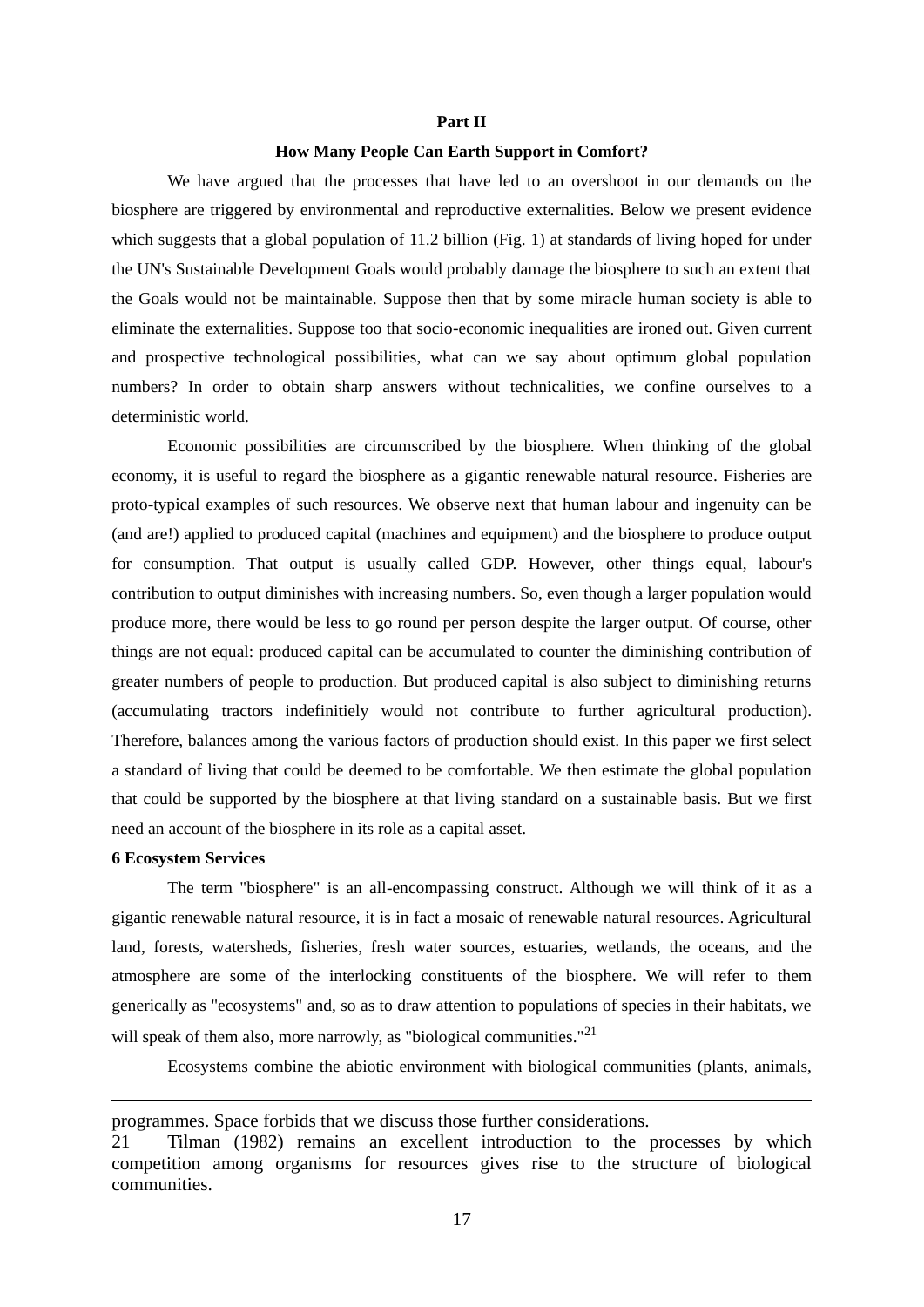fungi, and microorganisms) that form functional units. Individual actors in ecosystems include organisms that pollinate, decompose, filter, transport, re-distribute, scavenge, fix gases, and so on. Nearly all organisms that help to produce those services are hidden from view (a gram of soil may contain as many as 10 billion bacterial cells), which is why they are almost always missing from popular discourses on the environment. But their activities enable ecosystems to maintain a genetic library, preserve and regenerate soil, fix nitrogen and carbon, recycle nutrients, control floods, mitigate droughts, filter pollutants, assimilate waste, pollinate crops, operate the hydrological cycle, and maintain the gaseous composition of the atmosphere.

Ecosystems differ in composition and extent. They can be defined as ranging from the communities and interactions of organisms in your mouth or those in the canopy of a rain forest to all those in Earth's oceans. The processes governing them differ in complexity and speed. There are systems that turn over in minutes, there are others whose rhythmic time extends to hundreds of years. Some ecosystems are extensive ("biomes", such as the African Savannah), there are those that cover regions (river basins) and many involve clusters of villages (micro-watersheds), while others are confined to the level of a single village (the village pond). In each example there is an element of indivisibility. Divide an ecosystem into parts by creating barriers, and the sum of the productivity of the parts will typically be found to be lower than the productivity of the whole, other things equal (Sodhi, Brook, and Bradshaw, 2010). The mobility of biological populations is a reason (Section 2). Safe corridors, for example, enable migratory species to survive.

Ecosystems can regenerate but suffer deterioration (worse, exhaustion) when human expropriation exceeds the rates at which they are able to supply us with goods and services or when they are converted directly into produced capital. That is why ecosystems can be thought of as renewable natural resources. Population extinctions disrupt essential ecosystem services. In tropical forests dung beetles play an essential role in recycling nutrients. Excessive hunting of mammals in the forests has been found to be a cause of local elimination of dung dependent beetles (Brook, Sodhi, and Bradshaw, 2008). When subject to excessive stress, once flourishing ecosystems (e.g. biologically rich estuaries) flip into unproductive states (dead zones). The stress could be occasioned by an invasion of foreign species or substance (as in the above example), it could be owing to loss of population diversity, it could be triggered by the demise of a dominant species, and so on. Ehrlich and Ehrlich (1981) likened the pathways by which an ecosystem can be tipped out of a stable regime into an unproductive state to a flying aircraft from which rivets are removed, one at a time. The probability that it will crash increases very slowly at first, but then at some unspecifiable number rises sharply to 1.

Erosion of the biosphere usually goes unrecorded in official economic statistics because GDP does not record depreciation of capital assets. Destroy an open woodland so as to build a shopping mall, and the national accounts will record the increase in produced capital (the shopping mall is an investment), but not the disinvestment in what we may called "natural capital." The example is a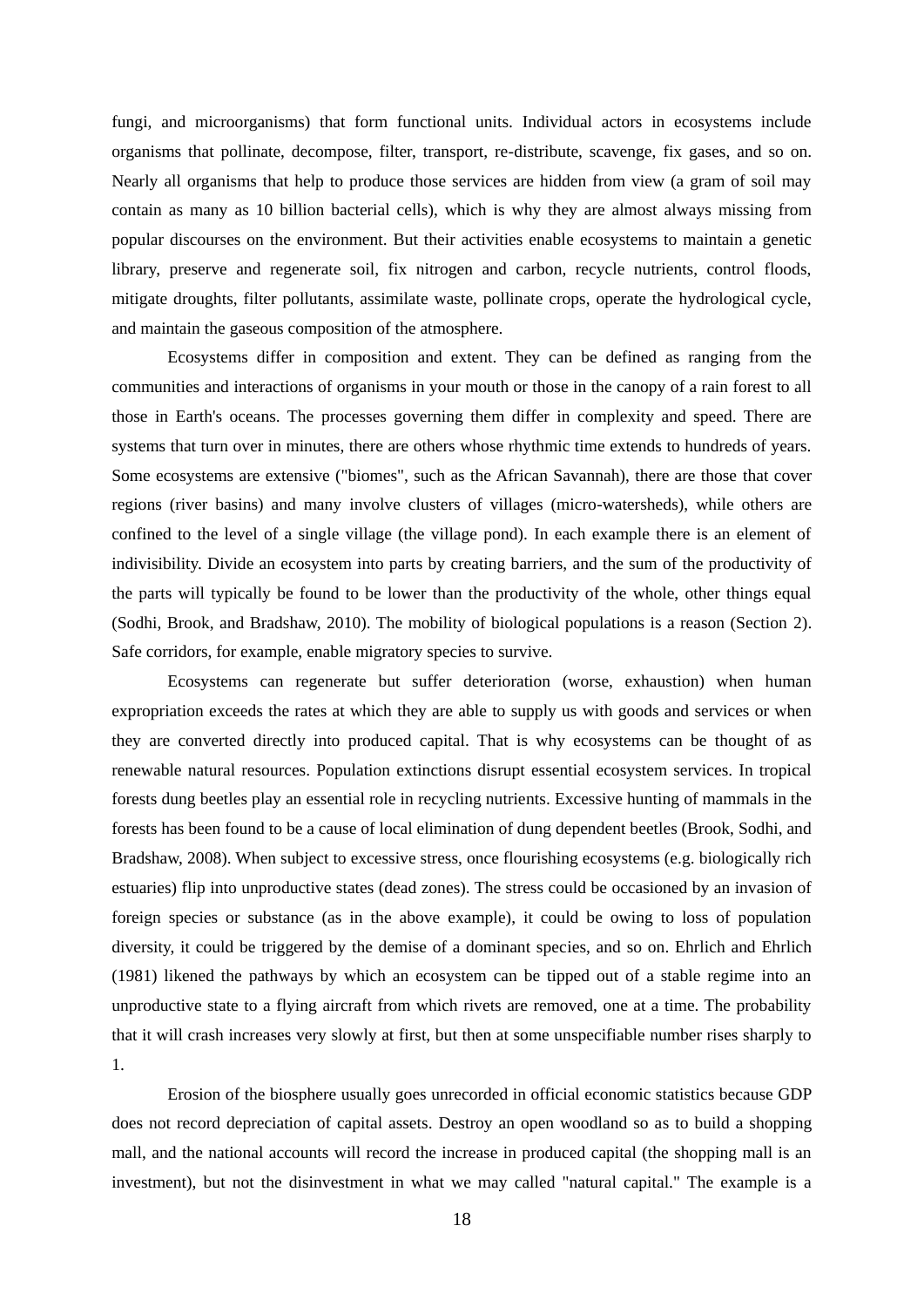commonplace. Even while industrial output increased by a multiple of 40 during the 20th century, the use of energy increased by a multiple of 16, methane-producing cattle population grew in pace with human population, fish catch increased by a multiple of 35 and carbon and sulphur dioxide emissions rose by more than 10. It has been estimated that 25-30 per cent of the 130 billion metric tons of carbon that are harnessed annually by terrestrial photosynthesis is appropriated for human use (Haberl et al., 2007). Although the rise in the concentration of atmospheric carbon receives much the greater public attention, MEA (2005a-d) reported that 15 of the 24 ecosystems the authors had reviewed world-wide were either degraded or are being exploited at unsustainable rates.

Current extinction rates of species in various orders have been estimated to be 10-1,000 times higher than their average rate (about 1 per million species per year) over the past several million years (Sodhi, Brook, and Bradshaw, 2009). The figures are reached from field studies of the decline in numbers of specific groups of mammals, insects, and birds, and from empirically drawn relationships between the number of species in an area and the size of the area. But the relationships are known to vary substantially among communities and habitats, which is why, as the range shows, there are great uncertainties in the estimates. Despite the uncertainties, the figures put the scale of humanity's presence on the Earth system in perspective.

The statistics we have just summarised for sketching humanity's recent doings differs sharply from the one that has been on offer in a string of recent books, in which intellectuals have re-drawn our attention to the remarkable gains in the standard of living humanity has enjoyed over the past century (Micklethwait and Wooldridge, 2000; Ridley, 2010; Pinker, 2018). The authors have collated data on growth in scientific knowledge and the accumulation of produced capital and human capital and argued that humanity has never had it so good. But with the exception of rising carbon concentration in the atmosphere, trends in the state of the biosphere accompanying those advances have gone unnoted by the authors. The problem is, global climate change is but one of a myriad of environmental problems we face today. And because it is amenable to technological solutions (innovating with cheap non-carbon sources of energy and, more speculatively, firing sulphur particulates into the stratosphere to reflect sunlight back to space; Pinker, 2018), it is not representative. Global climate change attracts attention among intellectuals and the reading public not only because it is a grave problem, but also because it is possible to imagine meeting it by using the familiar economics of commodity taxation, regulation, and resource pricing without having to forego growth in living standards in rich countries. The literature on the economics of climate change (e.g. Stern, 2006) has even encouraged the thought that with but little investment in clean energy sources (say 2% of world GDP) we can enjoy indefinite growth in the world's output of final goods and services (global GDP).

And that's a thought to be resisted. At least as grave a danger facing humanity is the unprecedented rate of species extinctions now taking place. Continued extinctions will damage the biosphere irreparably, and that cannot be prevented by technological fixes. Politics has intervened to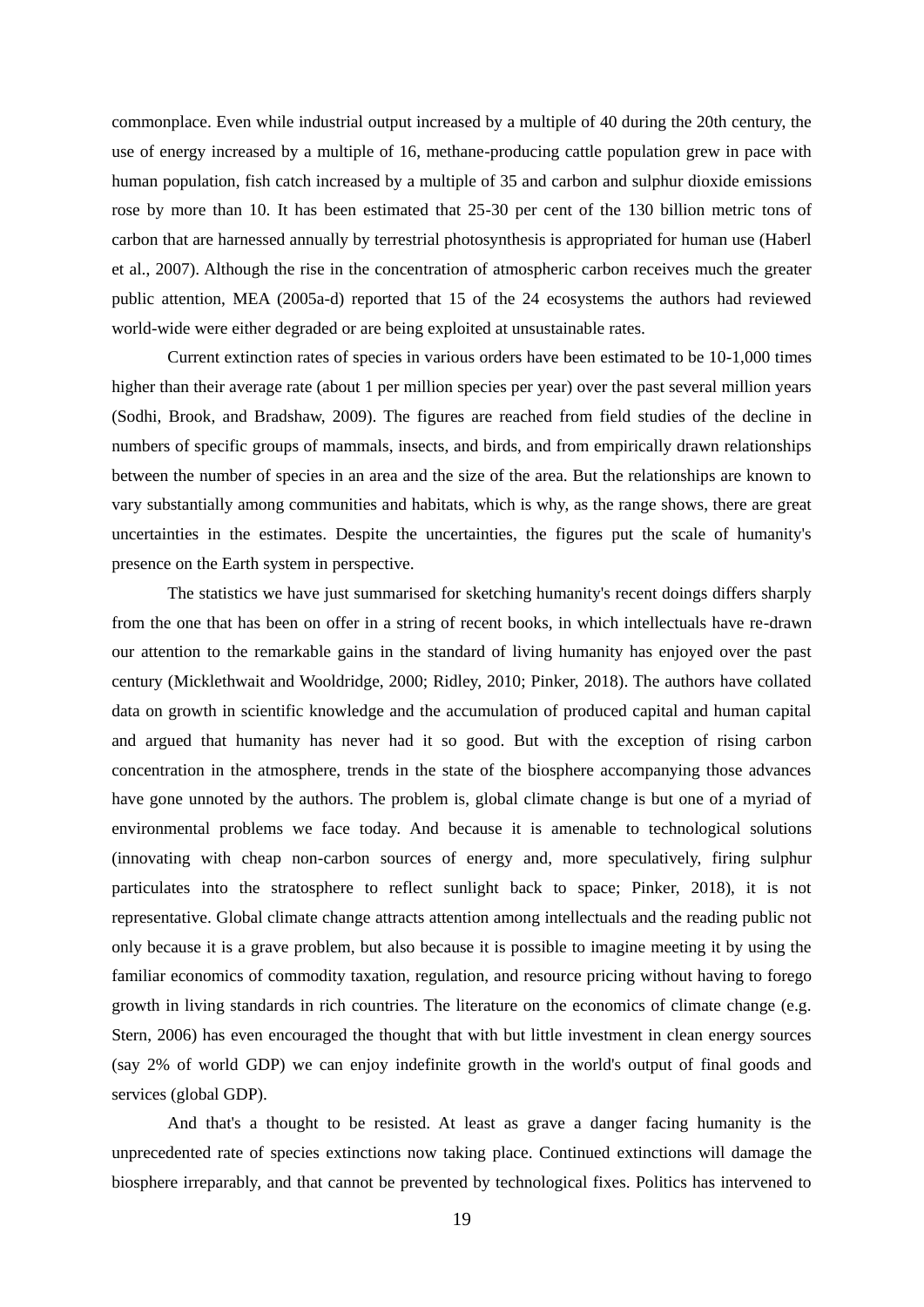prevent even the relatively small global investment that experts suggest is required to stall climate change. So we should expect the problem of species extinctions to remain off the table, at least until citizens take the matter seriously.<sup>22</sup>

## **7 The Biosphere as a Capital Stock**

We assume that people apply their labour to produced capital (machines and equipment) and the biosphere's goods and services to produce an all-purpose commodity that can be consumed. Our idea is to choose a living standard deemed to be comfortable and identify the state of the biosphere that can sustain humanity at that standard on an indefinite basis.

Let *Q* be aggregate output of the consumption good and for the moment let *K* denote the biosphere, which is measured in, say, tons of biomass. If population size is *N*, we assume that

$$
Q = K^{(1-\rho)}N^{\rho}, \qquad \qquad 0 \le \rho < 1 \tag{1}
$$

Equation (1) is widely used by economists to reflect production possibilities. The parameter  $\rho$ reflects the strength of the presence of labour in production. Notice that output is an unbounded function of population numbers, but the biosphere imposes a restraint on the rate at which output can expand with population. The latter is reflected in the condition  $\rho < 1$ . (1- $\rho$ ) is a measure of the strength of the presence of *K* in production.

As of now we have little quantitative knowledge of the biosphere's dynamics. But we know that expanding our stock of produced capital would very likely to have environmental consequences. So, with both pairs of hands proverbially tied behind our backs we now regard *K* to be an aggregate measure of the biosphere and produced capital. Next, we stop *K* on its tracks and estimate  $K^{(1-p)}$  (eq. (1)) on the basis of the global ecological footprint and the current size of the world economy. We know that's applying an intellectual sledge-hammer to a delicate problem, but we have found no other way to estimate the size of the global population Earth can support at reasonable comfort.

The data being utterly crude, we confine ourselves to pen-on-paper computations. We assume that the value of the world's production of final good and services draws proportionately on ecosystem services at all levels.<sup>23</sup> World output is currently about 110 trillion international dollars. Using the model of production in equation (1), we therefore have

 $K^{1-p}N^p = 110$  trillion (international) dollars (2)

<u>.</u>

For ease of pen-on-paper computation, we assume world population is 7.4 billion (not the more realistic, 7.5 billion). Again, for simplicity of calculations we assume that half the size of the global population (i.e. 3.7 billion) are engaged in production. A huge empirical literature in economics suggests that as a rounded figure,  $\rho = 0.5$  is not unreasonable.

<sup>22</sup> The really hard problem in the political economy of global climate change involves using the latter's features to frame the way we should explore prospects of international agreements. Barrett (2003) and Barrett and Dannenberg (2012) are incisive studies on this.

 $23$  This would be an incorrect assumption in non-stationary states, because it ignores differences among sectors in the value that labour adds to production of output.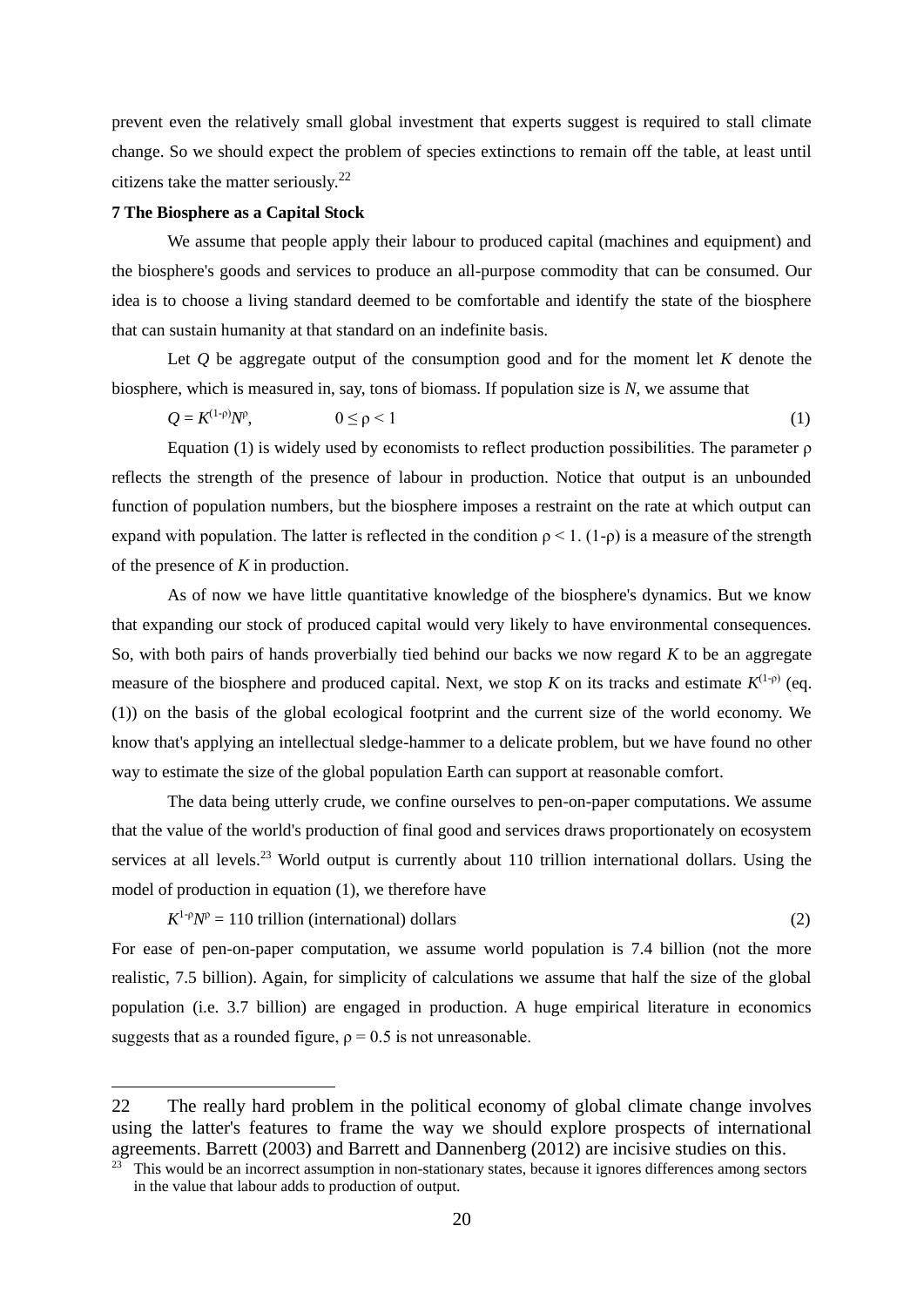Write  $K^{1-\rho}$  as **K**. Equation (2) then says

 $K = 110 \times 10^{12} / (3.7 \times 10^9)^{0.5}$  dollars per producer<sup>0.5</sup>

 $\approx$  1.8 billion dollars per producer<sup>0.5</sup>

deemed to be "comfortable."<sup>24</sup>

<u>.</u>

To err on the conservative side of GFN's most recent estimate, we assume the current global ecological footprint is 1.5. That means if the biosphere and the stock of produced capital were stopped on their tracks, their sustainable value would be  $K/1.5$ , which we denote by  $K^*$ . Using equation (3),

(3)

 $K^* = 1.2$  billion dollars per producer<sup>0.5</sup> (4) Having calibrated our model of global production, we now identify a living standard that could be

An analysis of one set of global surveys on happiness and their relationship with household incomes has revealed that in countries where per capita income is in excess of 20,000 dollars, additional income is not statistically related to greater reported happiness. Although the survey didn't work with international dollars (that is, the international rates of exchange corrected for differences in the purchasing powers of national currencies), we use 20,000 international dollars as our benchmark.<sup>25</sup> Using equations (1) and (4), and bearing in mind our demographic assumption that the global workforce is half the size of the global population,

$$
K^*N^p/2N = 20,000\tag{5}
$$

Solving for *N* in equation (5) yields  $2N = 1.8$  billion. This was global population about a century ago (circa 1920); so we are not staring at a figure from the distant past.

The figure is revealing. The global population today is over 7.5 billion and per capita consumption is roughly 15,000 international dollars. Our estimate, with all the caveats we have stressed, says that if humanity were to find ways to husband the biosphere in a sustainable manner and to bring about economic equality, the population Earth could support at a living standard of 20,000

<sup>24</sup> Cohen (1995) reviewed studies that had estimated Earth's human carrying capacity. The range he reported was very wide (estimates, in billions, differed by nearly two orders of magnitude); but he didn't have at his disposal the ominous biogeochemical signatures that have been uncovered in recent years, nor the findings in MEA (2005a-d).

<sup>25</sup> Layard (2011: 32-35) reports the finding and commends it. A number of explanations can be given for the finding, one being that what matters most to a household beyond a certain level of income is its income relative to the average income in its peer group. Veblen (1899,[1925]) based his theory of the leisure class on this particular psychology of consumption. Veblen's observation on human psychology found a telling expression in a remark attributed to a Garry Feldman of Stamford, Connecticut, one of the wealthiest towns in the USA: "I might be in the top one per cent, but I feel that I am in the bottom third of the people I know." (*The Guardian*, Saturday 16 February 2013)

Another explanation for happiness saturation bases itself on the idea that people are conformists even on styles of living. The problem isn't that either explanation is implausible (they are both all too believable), but that either dominates all other factors affecting the demand for goods and services beyond 20,000 international dollars. We work with that figure, even though we are not at all sanguine we understand the finding.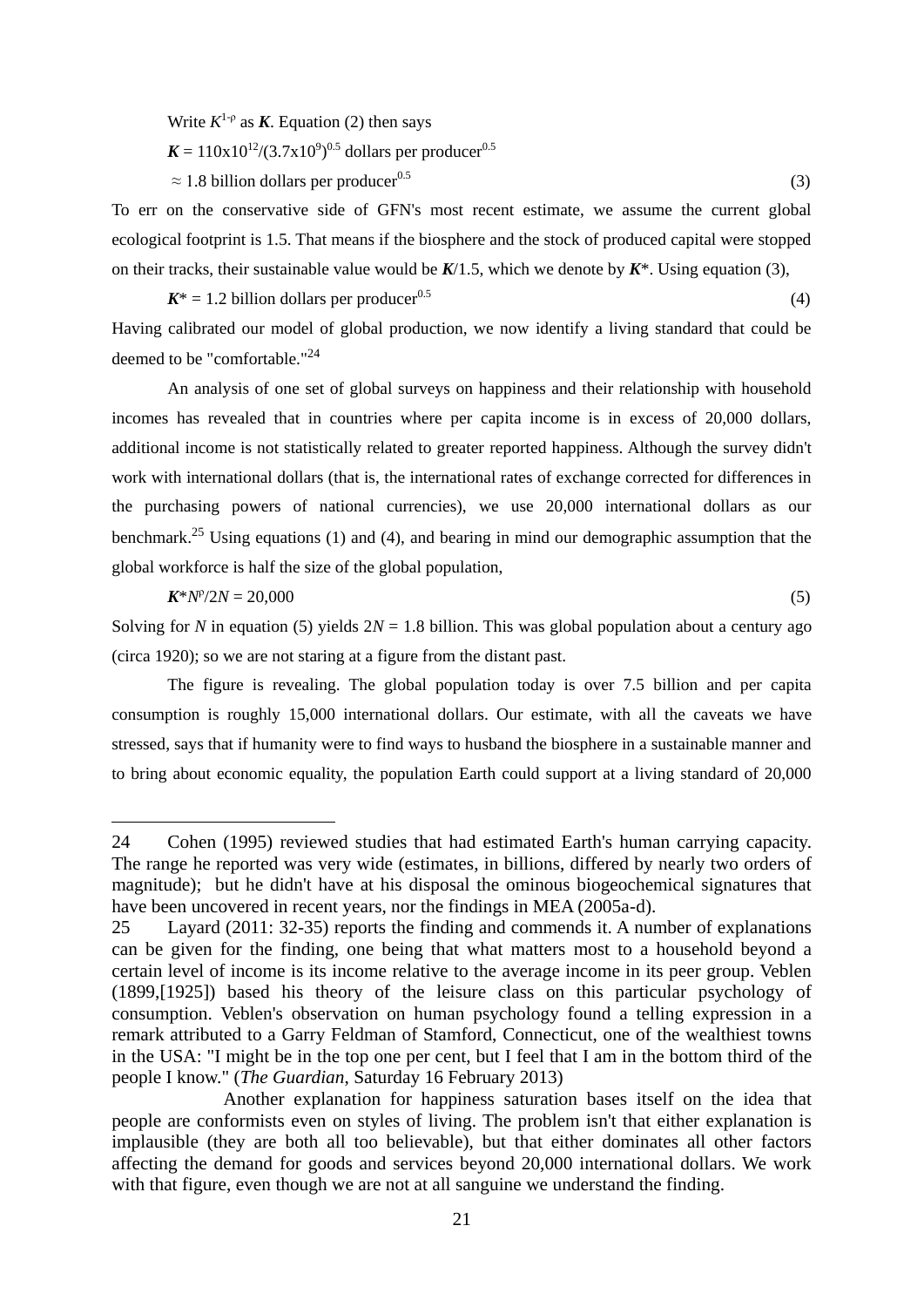international dollars is 1.8 billion. It is a simple matter to conduct the exercise with alternative figures. We resist doing that.

Our decision to study how many people Earth can support in comfort in a *stationary state* was forced on us because of lack of data. We know that the biosphere can be thought to be a gigantic renewable natural resource, but we know next to nothing about the parameters that define its dynamics. So we have taken the desperate steps of freezing the biosphere and all other capital assets on their tracks and of calibrating the model by using estimates of our global ecological footprint. The idea that society can lock so complex an object as the Earth system on its tracks is wholly beyond belief, but it's the only move we have had available to us for finding a way through a horrible maze. The population figure we have reached (1.8 billion) on the basis of the calibration are not attainable, but we have presented them only to show how far off humanity is from where we should probably now be. Our aim has been to explore a mode of analysis, nothing more.

#### **8 Technology and Institutions**

When communities face exceptional resource stress (droughts and pests are only two causes), they can be expected to seek new practices and fashion new institutions. If migration to better locations is a possibility, communities can be expected to try that if all else fails. We shouldn't imagine people taking impending disasters lying down. Boserup (1965) collated evidence from agrarian societies to argue that resource stress generates societal responses that not only fend off disaster but can even lead to prosperity. Exceptional scarcities may raise exceptional "problems," but as the saying goes today, they offer exceptional "opportunities" as well. Boserup's work countered a widespread fear in the early 1960s that our capacity to produce food was being overtaken by growth in human numbers. She saw population growth as a spur to innovations. The Green Revolution that came soon after her publication matched her narrative. Population was dropped from public discourse even as Boserup came to be seen as a counterpoint to Malthus.

Boserup's case studies were about "organic economies" (Wrigley, 2004), where not only food but also raw materials are either animal or vegetable in origin. Inevitably, there was sample bias in her choice of examples. Societies that hadn't made the cut would have disappeared or moved to blend themselves among communities that survived; they would be absent from such records as those that Boserup studied. In a study of a modern-day society, Turner and Ali (1996) put together the contrasting concerns of Malthus and Boserup by demonstrating that in the face of rising population and a deteriorating resource base, small farmers in Bangladesh expanded production by intensifying agriculture practises (introducing multiple cropping and collectively strengthening drainage systems and flood and storm defences). The farmers haven't been able to thrive, they still live in poverty, but they staved off collapse (they haven't abandoned their villages *en masse* for cities), at least for now.

If Boserup is a counterpoint to Malthus, Jared Diamond is a natural counterpoint to Boserup. Techniques for reading archaeological records have improved since the 1960s. In a series of case studies drawn from early-to-middle second millennium CE, Diamond (2005) found that a number of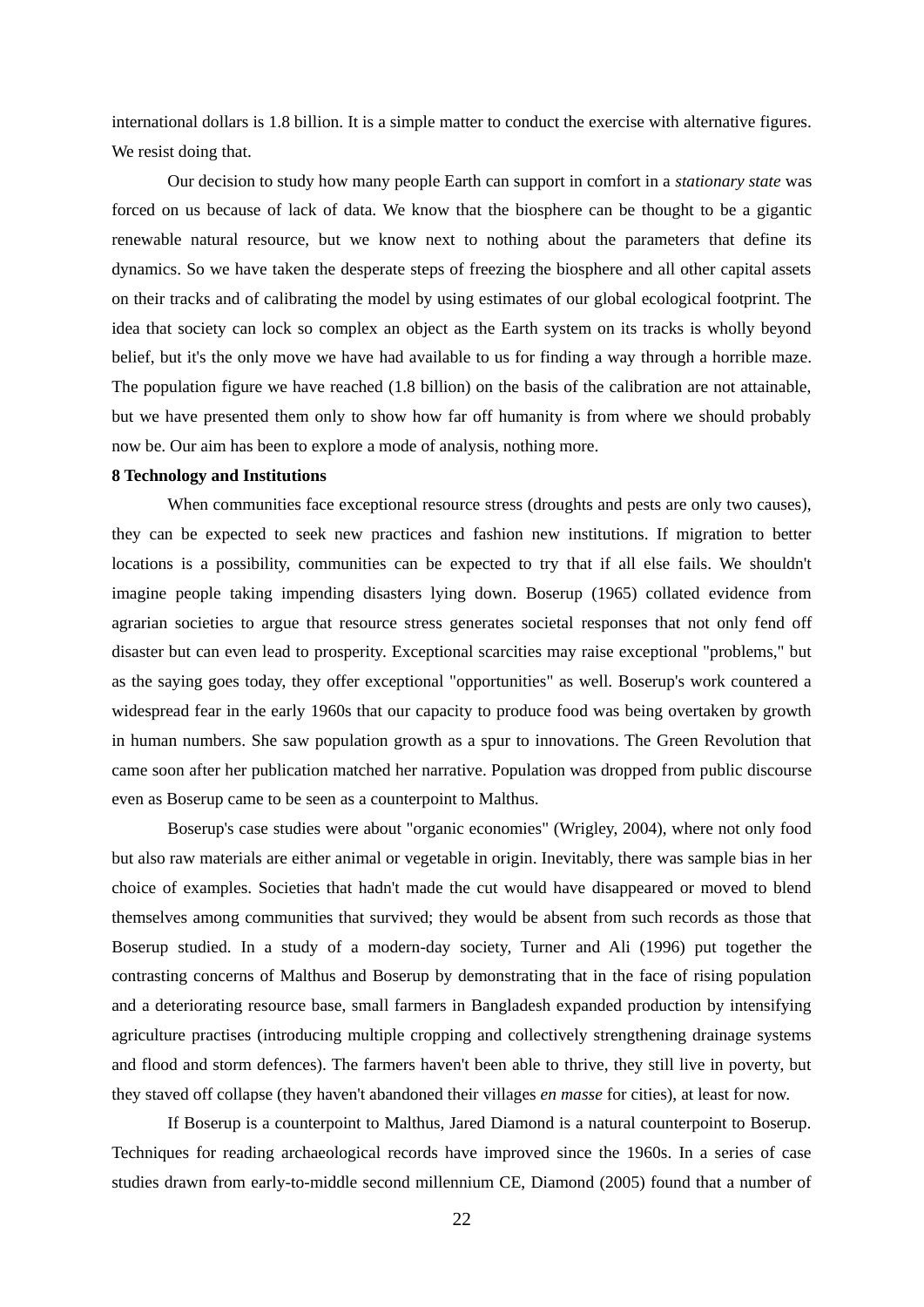societies that had deforested their land had been able to develop successful forest management practices and population measures, but that in contrast there were others, most notoriously Easter Island, that had failed to develop successful management practices, and had collapsed as a result. Diamond also found a common pattern in past collapses: Population growth that followed access to an abundant resource base made people intensify the means of food production (irrigation, terracing, double-cropping) and expand into marginal land. Growing populations led to a mining of the resource base; which in turn left communities vulnerable to climatic variations, as there was little room left for either mistakes or bad luck.

PNAS (2012) contains a Special Feature on historical collapses. Contributors reported twelve studies of past societies that had faced environmental stress. Seven were found to have suffered severe transformation, while five overcame them through changes in their practices. Butzer (2012) reported the ways in which a number of societies in 14th-18th centuries Western Europe displayed resilience by coping with environmental stresses through innovation and agricultural intensification. Like Diamond, he concluded that collapse is rarely abrupt.

That collapse is rarely abrupt suggests that socio-ecological systems are not brittle, but that on facing continual stress they become less resilient in withstanding shocks and surprises. In a study of European Neolithic societies that began some 9000 years ago, Downey, Randall Haas, and Shennan (2016) found that the introduction of agriculture spurred population growth, but societies in many cases experienced demographic instability and, ultimately, collapse. The authors also uncovered evidence of warning signs of eventual population collapse, reflected in decreasing resilience in socioecological systems. Scheffer (2016) has given further support to the thesis by reporting that there had been warning signs of reduced resilience prior to the great drought in the late 1270s that destroyed the communities that had built the iconic alcove sites of Mesa Verde.

Inevitably, these studies have been about societies with tight geographical boundaries. A community that failed because of population overshoot or bad resource-management practices no doubt destroyed their natural resource base, but it was their *local* resource base they destroyed; societies until modern times were incapable of affecting the Earth system as a whole. Matters are different today. Our presence is so dominant that the biosphere is no longer as modular as it was until recently. Disturbance in one location today gets transmitted to other parts in short order. Movements of people and trade in goods have created a transmission mechanism with a long and quick reach. The mechanism's medium has, however, remained the same. Nature is mobile: the wind blows, rivers flow, the oceans circulate, and birds and insects fly. We weaken the Antarctica ice sheet without ever going there; fish in the North Sea eat micro-plastic originating in markets in the Bahamas; phosphorus discharge from farms in Minnesota contribute to a deadening of the Gulf of Mexico; emissions of black carbon from kitchens in the Indian sub-continent affect the circulation patterns of the Monsoons; the Green Revolution's demand for water, fertilizers, and pesticides pollute the rivers and ground waters of the Indo-Gangetic Plain; and so on.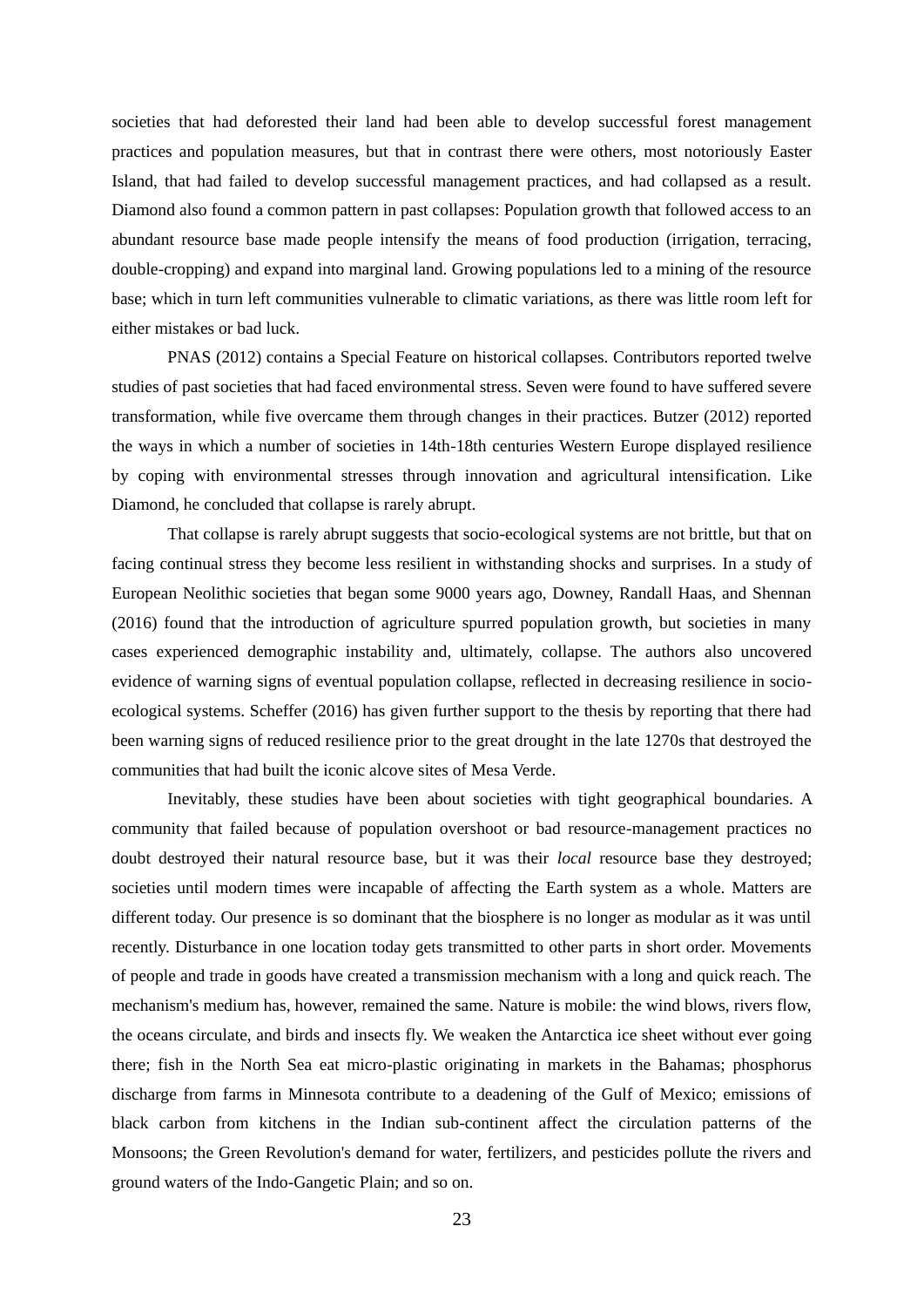Economic historians of the Industrial Revolution point to the role institutions played in creating incentives for entrepreneurs to find ways to work round natural resource constraints. The rate at which we are able to reduce our dependence on natural resources has to exceed the growth rate of humanity's consumption level. Otherwise our ecological footprint will not decline. The footprint currently exceeds 1 and is continuing to increase. We can be sanguine about the character of technological advances and consumption patterns we correspondingly adopt only if we personally experience the scarcity value of the biosphere, that is, if we have to pay for its use. Understandably, entrepreneurs economize on the expensive factors of production, not the cheap ones. So long as the biosphere's goods and services remain under-priced, technological advances can be expected to be rapacious in their use. Moreover, technological advances that are patently good can have side-effects that are not benign. The tightening of links that bind the biosphere together has meant that economizing on the use of one resource is frequently at the expense of a greater reliance on some other resource (e.g. sinks for our waste products). The ability to use fossil-based energy at large scales has transformed lives for the better, but it has created the unintended consequence of global climate change. Bull-dozers and chain-saws enable people to deforest land at rates that would have been unimaginable 250 years ago, and modern fishing technology devastate large swathes of sea beds in a manner unthinkable in the past. If technological progress is our hope, it has either to come allied with elimination of environmental externalities or be directed by public investment in research and development (R&D).

The recent focus on global climate change has led us, even if imperceptively, to concentrate on technological solutions. But climate change is not paradigmatic of environmental problems. Contaminating the oceans with materials in all probability requires collective behavioural change in parallel with R&D that is moved by public concerns. Restoration and conservation measures are ways by which we can reduce the global ecological footprint. Creating safe zones for migratory species is another needed measure. Reducing waste is yet another. Advances in bio-technology would raise ecosystem productivity, but the advances would be successful only if they don't have large, unintended adverse consequences for the biosphere. Moreover, irreversible losses, arising say from biological extinctions, would act as constraints on the biosphere's ability to recover. Social moves toward consumption and production practices that make smaller demands on the biosphere would be a more direct approach to reducing our impact on the Earth system. That's the basis on which we have conducted our numerical exercise on how many people Earth can support in comfort.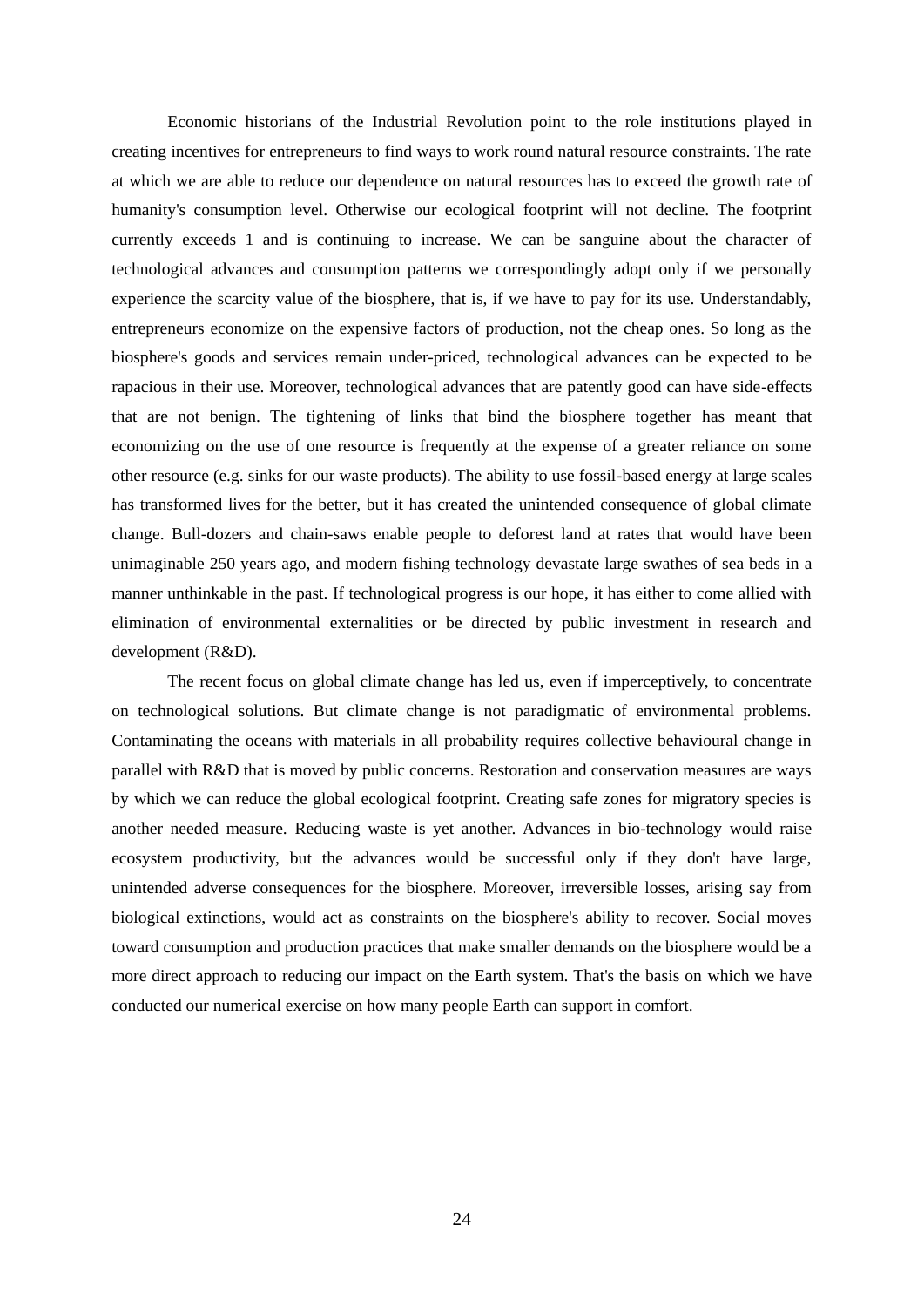#### **References**

Alkema, L., V. Kantorava, C. Menozzi, and A. Biddlecom (2013), "National, Regional, and Global Rates and Trends in Contraceptive Prevalence and Unmet Need for Family Planning Between 1990 and 2015: A Systematic and Comprehensive Analysis," *Lancet*, 381, 1642-1652.

Barrett, S. (2003), *Environment and Statecraft: The Strategy of Environmental Treaty Making* (Oxford: Oxford University Press).

Barrett, S. and A. Dannenberg (2012), "Climate Negotiations Under Scientific Uncertainty," *Proceedings of the National Academy of Science*, 109(43), 17372-17376.

Baumol, W.M. and W.E. Oates (1975), *The Theory of Environmental Policy* (Englewood Cliffs, NJ: Prentice Hall).

Bledsoe, C. and G. Pison, ed. (1994), *Nupitality in Sub-Saharan Africa: Contemporary Anthropological and Demographic Perspectives* (Oxford: Clarendon Press).

Bongaarts, J. (2016), "Slow Down Population Growth," *Nature*, 530, 409-412.

Bongaarts, J. and J.B. Casterline (2013), "Fertility Transition: Is sub-Saharan Africa Different?" *Population and Development Review*, 38(1), 153-168.

Bongaarts, J. and S.C. Watkins (1996), "Social Interactions and Contemporary Transitions," *Population and Development Review*, 22(4), 639-682.

Boserup, E. (1965), *The Conditions of Agricultural Growth: The Economics of Agrarian Change Under Population Pressure* (London: Allen & Unwin).

Bradley, S.E.K., T.N. Croft, J.D. Fishel, and C.F. Westoff (2012), "Revising Unmet Need for Family Planning," *DHS Analytical Studies No. 25* (Calverton. MD: ICE International).

Brook, B.W., N.S. Sodhi, and C.J.A. Bradshaw (2008), "Synergies Among Extincton Drivers Under Global Change," *Trends in Ecology and Evolution*, 23(8), 453-460.

Butzer, K.W. (2012), "Collapse: Environment and Society," *Proceedings of the National Academy of Science*, 109(10), 3632-3639.

Caldwell, J.C. (1982), *The Theory of Fertility Decline* (New York: Academic Press).

Canning, D. and T. Paul Schultz (2012), "The Economic Consequences of Reproductive Health and Family Planning," *Lancet*, 380, 165-171.

Casterline, J.B. and S.W. Sinding (2000), "Unmet Need for Family Planning in Developing Countries: Implications for Population Policy," *Population and Development Review*, 26(1), 691-723.

Cleland, J., S. Bernstein, A. Ezeh, A. Faundes, A. Glasier, and J. Innis (2006), "Family Planning: The Unfinished Agenda," *Lancet*, 368(9549), 1810-1827.

Cleland, J. and C. Wilson (1987), "Demand Theories of the Fertility Transition: An Iconoclastic View," *Population Studies*, 44(1), 5-30.

Cochrane, S. and S. Farid (1989), "Fertility in sub-Saharan Africa: analysis and explanation," World Bank Discussion Paper No. 43 (Washington DC: World Bank).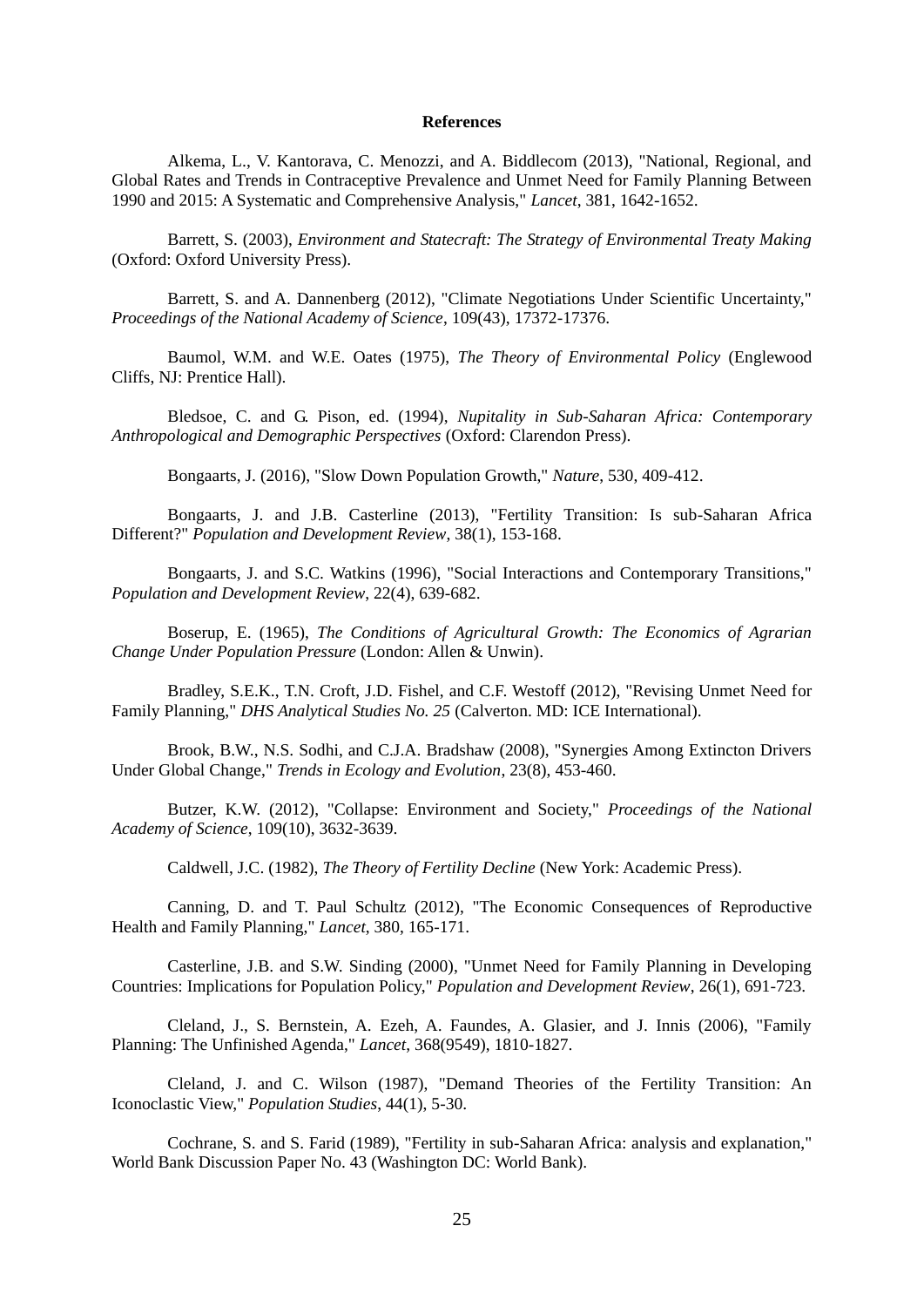Cohen, J.E. (1995b), *How Many People Can the Earth Support?* (New York: W.W. Norton).

Crutzen, P.J. and E.F. Stoermer (2000), "The Anthropocene," *Global Change Newsletter*, 41, 17-18.

Dasgupta, A. and P. Dasgupta (2017), "Socially Embedded Preferences, Environmental Externalities, and Reproductive Rights," *Population and Development Review*, 43(3), 405-441.

Dasgupta, P. (1993), *An Inquiry into Well-Being and Destitution* (Oxford: Clarendon Press).

Dasgupta, P. (2002), "A Model of Fertility Transition," in B. Kristrom, P. Dasgupta, and K.-G. Lofgren, eds., *Economic Theory for the Environment: Essays in Honour of Karl-Goran Maler* (Cheltenham: Edward Elgar).

Dasgupta, P. (2018), *Time and the Generations* (New York: Columbia University Press), forthcoming.

Debpuur, C., J.F. Phillips, E.F. Jackson, A. Nazzar, P. Nigom, and F.N. Binka (2002), "The Impact of the Navrongo Project on Contraceptive Knowledge and Use, Reproductive Preferences, and Fertility," *Studies in Family Planning*, 33(2), 141-164.

Diamond, J. (2005), *Collapse: How Societies Choose to Fail or Survive* (London: Allen Lane).

Douglas, M. and B. Isherwood (1979), *The World of Goods: Towards an Anthropology of Consumption* (New York: Basic Books).

Downey, S.S., W. Randall Haas Jr., and S.J. Shennan (2016), "European Neolithic Societies Showed Early Warning of Population Collapse," *Proceedings of the National Acaddemy of Science*, 113(35), 9751-9756.

Ehrlich, P.R. and A.H. Ehrlich (1981), *Extinction: The Causes and Consequences of the Disappearance of Species* (New York, NY: Random House).

Ehrlich, P.R. and J.P. Holdren (1971), "Impact of Population Growth," *Science*, 171 (3977), 1212-1217.

Fabic, M.I., Y. Choi, J. Bongaarts, J.E. Darroch, J.A. Ross, J. Stover, A.O. Tsui, J. Upadhyay, and E. Starbird (2015), "Meeting Demand for Family Planning Within a Generation," *Lancet*, 385(9981), 1928-1931.

Farooq, G., I. Ekanem, and S. Ojelade (1987), "Family Size Preferences and Fertility in South-Western Nigeria," in C. Oppong, ed., *Sex Roles, Population and Development in West Africa* (London: James Currey).

Fortes, M. (1978), "Parenthood, Marriage and Fertility in West Africa," *Journal of Development Studies*, 14 (Special Issue on Population and Development), 121-49.

Freedom House (2017), *Freedom in the World 2017*. https://freedomhouse.org/report/freedom-world/freedom-world-2017.

Goody, J. (1976), *Production and Reproduction* (Cambridge: Cambridge University Press).

Guyer, J.L. and S.M. Eno Belinga (1995), "Wealth in People as Wealth in Knowledge: Accumulation and Comosition in Equatorial Africa," *Journal of African History*, 36(1), 91-110.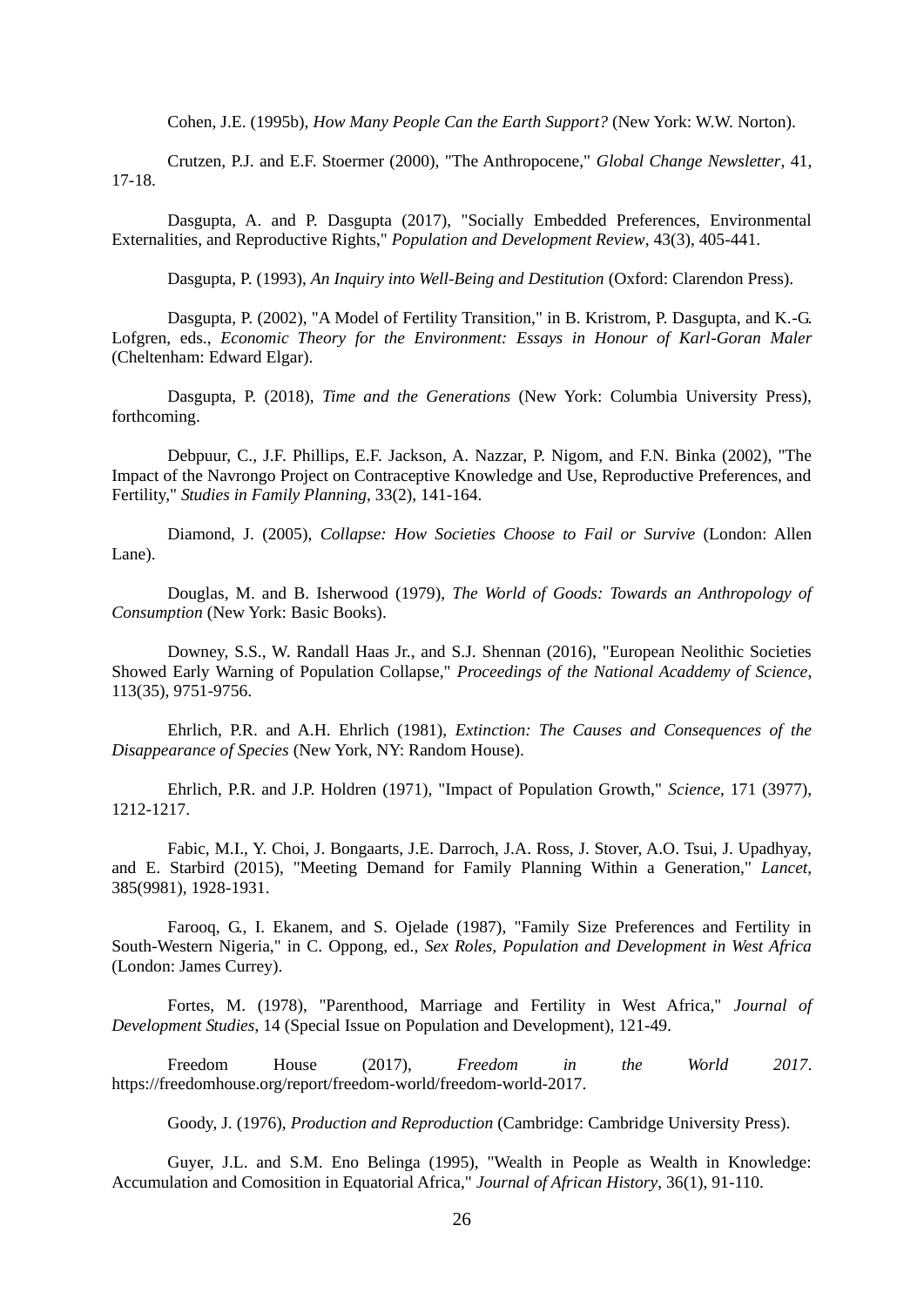Haberl, H., K.-H. Erb, F. Krasmann, V. Gaube, A. Bondeau, C. Plutzer, S. Gingrich, W. Lucht, and M. Fisher-Kowalski (2007), "Quantifying and Mapping the Human Appropriation of Net primary Production in Earth's Terrestrial Ecosystems," *Proceedings of the National Academy of Science*, 104(31), 12942-12947.

Haveman, R. and B. Wolf (1995), "The Determinants of Children's Attainments: A Review of Methods and Findings," *Journal of Economic Literature*, 33(4), 1829-1878.

Jensen, R. and E. Oster (2009), "The Power of TV: Cable Television and Women's Status in India," *Quarterly Journal of Economics*, 124(3), 1057-1094.

Koenig, M.A., U. Rob, M.A. Khan, J. Chakraborty, and V. Fauveau (1992), "Contraceptive Use in Matlab, Bangladesh in 1990: Levels, Trends and Explanataions," *Studies in Family Planning*, 23(6), 352-364.

Layard, R. (2011), *Happiness: Lessons From a New Science* (London: Penguin).

Lee, R. (2000), "A Cross-Cultural Perspective on Intergenerational Transfers and the Economic Life Cycle," in A. Mason and G. Tapines, eds., *Sharing the Wealth: Demographic Change and Economic Transfers Between Generations* (Oxford: Oxford University Press).

Lee, R. (2007), "Demographic Change, Welfare, and Intergenerational Transfers: A Global Overview," in J. Veron, S. Pennec, and J. Legare, eds., *Age, Generations and the Social Contract: The Demographic Challenge Facing the Welfare State* (Amsterdam: Springer).

Lutz, W., W.P. Butz, and K.C. Samir, eds. (2014), *World Population and Human Capital in the Twenty-First Century* (Oxford: Oxford University Press).

Maddison, A. (2001), *The World Economy: A Millennial Perspective* (Paris: OECD).

MEA - Millennium Ecosystem Assessment - eds., R. Hassan, R. Scholes, and N. Ash - (2005a), *Ecosystems and Human Well-Being, I: Current State and Trends* (Washington, DC: Island Press).

MEA - Millennium Ecosystem Assessment - eds., S.R. Carpenter, P.L. Pingali, E.M. Bennet, and M.B. Zurek (2005b), *Ecosystems and Human Well-Being, II: Scenarios* (Washington, DC: Island Press).

MEA - Millennium Ecosystem Assessment - eds., K. Chopra, R. Leemans, P. Kumar, and H. Simmons - (2005c), *Ecosystems and Human Well-Being, III: Policy Responses* (Washington, DC: Island Press).

MEA - Millennium Ecosystem Assessment - eds., D. Capistrano, C. Samper K., M.J. Lee, and C. Randsepp-Hearne - (2005d), *Ecosystems and Human Well-Being, IV: Multiscale Assessments* (Washington, DC: Island Press).

Micklethwait, J. and A. Wooldridge (2000), *A Future Perfect: The Challenge and Promise of Globalization* (New York: Random House).

Miller, G. and K.S. Babiarz (2016), "Family Planning Program Effects: Evidence from Microdata," *Population and Development Review*, 42(1), 7-26.

Parfit, D. (1984), *Reasons and Persons* (Oxford: Oxford University Press).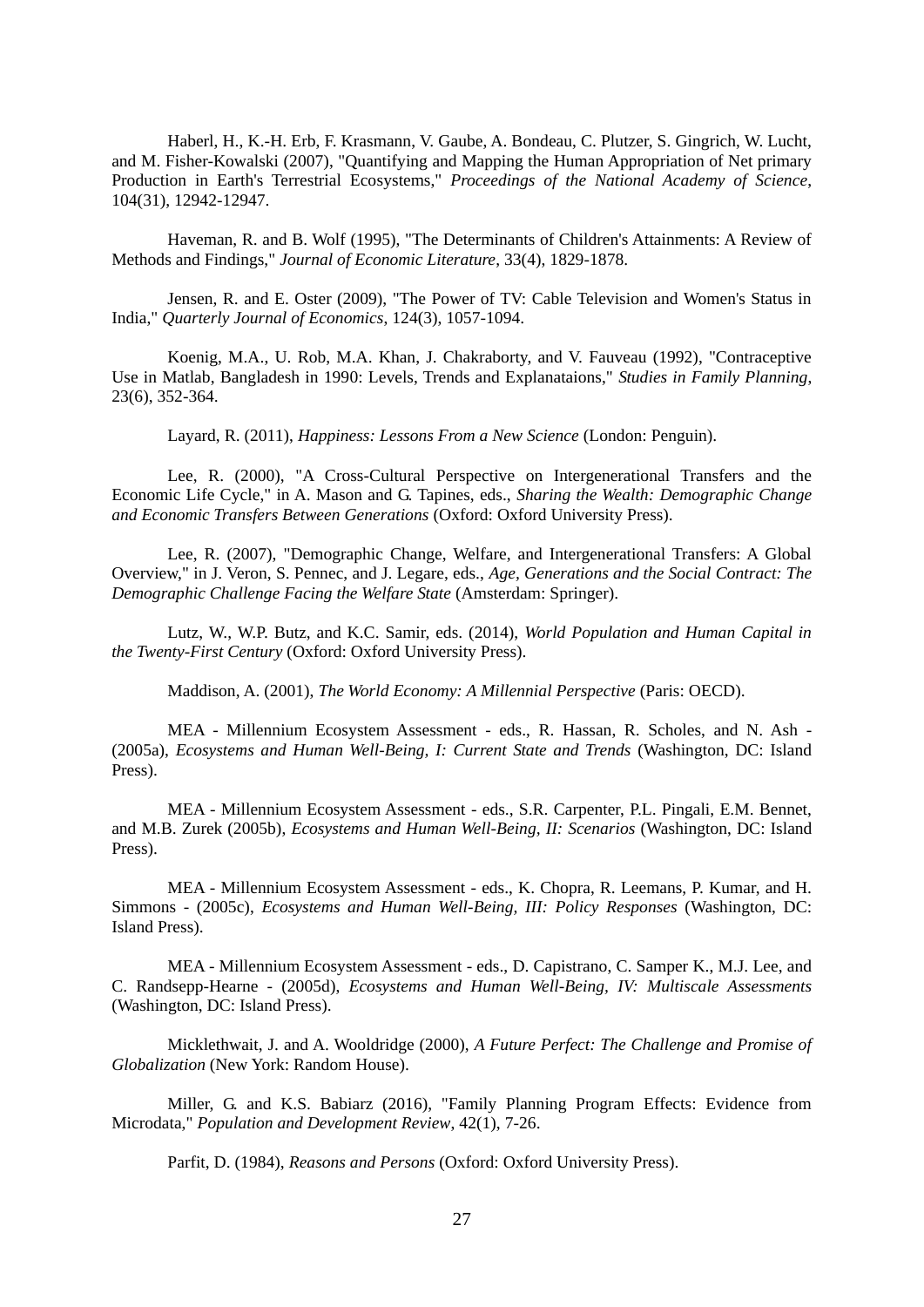Pinker, S. (2018), *Enlightenment Now: The Case for Reason, Science, Humanism, and Progress* (New York: Allen Lane).

PNAS (2012), "Special Feature: Critical Perspectives on Historical Collapse," *Proceedings of the National Academy of Science*, 109(10), 3632-3681.

Rees, W.E. and M. Wackernagel (1994), "Ecological Footprints and Appropriated Carrying Capacity: Measuring the Natural Capital Requirements of the Human Economy," in A.M. Jansson et al., *Investing in Natural Capital: The Ecological Economics Appropriate for Sustainability* (Washington, DC: Island Press).

Ridley, M. (2010), *The Rational Optimist: How Prosperity Evolves* (London: 4th Estate).

Rosenzweig, M.R. and O. Stark, eds. (1997), *Handbook of Population and Family Economics, Vols. 1A-B* (Amsterdam: North Holland)

Scheffer, M. (2016), "Anticipating Societal Collapse: Hints From the Stone Age," *Proceedings of the National Academy of Science*, 113(35).

Sen, A. (1982), "Approaches to the Choice of Discount Rates in Social Benefit-Cost Analysis," in R.C. Lind, ed., *Discounting for Time and Risk in Energy Policy* (Baltiomore, MD: The Johns Hopkins University Press).

Sodhi, N.S., B.W. Brook, and C.J.A. Bradshaw (2009), "Causes and Consequences of Species Extinctions," in S.A. Levin et al., eds., *The Prineton Guide to Ecology* (Princeton, NJ: Princeton University Press).

Sonfield, A., K. Hasstedt, M.L. Kavanaugh, and R. Anderson (2013), *The Social and Economic Benefits of Women's Ability to Determine Whether and When to Have Children* (New York: Guttmacher Institute).

Stern, N.H. (2006), *The Stern Review of the Economics of Climate Change* (Cambridge: Cambridge University Press).

Tilman, D. (1982), *Resource Competition and Community Structure* (Princeton, NJ: Princeton University Press).

Trentmann, F. (2016), *Empire of things: How We Became a World of Consumers, from the Fifteenth Century to the Twenty-first* (London: Allen Lane).

Tsui, A.O., R. McDonald-Mosley, and A.E. Burke (2010), "Family Planning and the Burden of Unintended Pregnancies," *Epidemiological Reviews*, 32(1), 152-174.

Turner, B.L. and A.M.S. Ali (1996), "Induced Intensification: Agricultural Change in Bangladesh with Implications for Malthus and Boserup," *Proceedings of the National Academy of Sciences*, 93(25), 12984-14991.

UNDP (1990), *Human Development Report* (New York: United Nations Development Programme).

UNFPA (1995), *Programme of Action of the International Conference on Population and Development* (New York: United Nations Population Fund).

UNPD (2016), *Model Based Estimates and Projections of Family Planning Indicators* (New York: United Nations Population Division).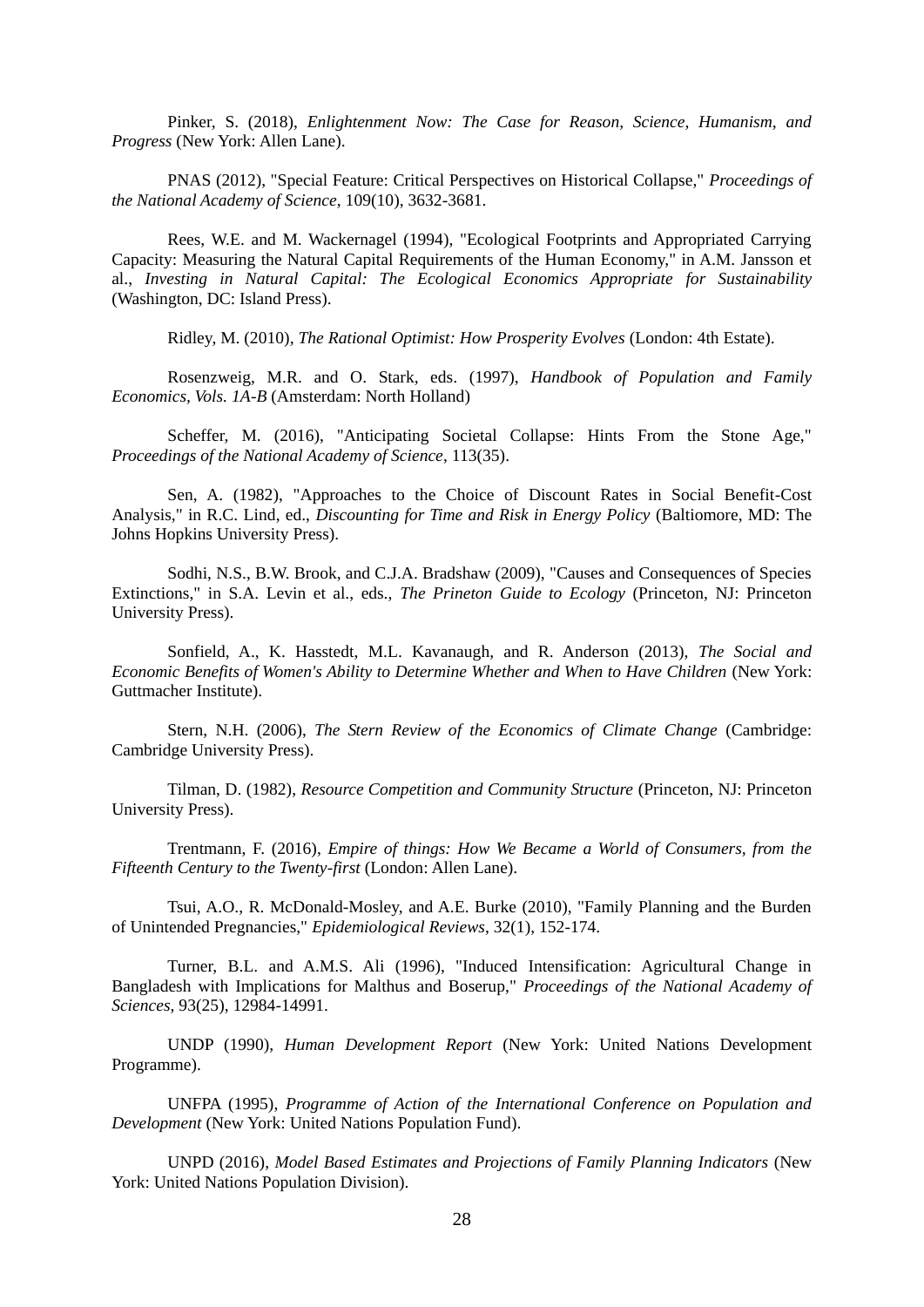UNPD (2017), *World Population Prospects* (New York: United Nations Population Division).

Veblen, T. (1899, [1925]). *The Theory of the Leisure Class: An Economic Study of Institutions*. Originally published in 1899. Reprinted (London: George Allen & Unwin), 1925.

Vosen, P. (2016), "Anthropocene Pinned Down to Post War Period," *Science*, 353(6302), 852- 853.

Waters, C.N., J. Zalasiewicz, C. Summerhayes, A.D. Barnosky, C. Poirier, A. Galuszka, A. Cerreta, M. Edgeworth, E.C. Ellis, C. Jeandel, R. Leinfelder, J.R. McNeill, W. Steffen, J. Syritski, D. Vidas, M. Wagreich, M. Williams, A. Zhisheng, J. Grineveld, E. Odada, N. Oreskes, and A.P. Wolfe (2016), "The Anthropocene is Functionally and Stratigraphically Distinct from the Holocene," *Science*, 351(6269), aad2622-(1-10).

Watkins, S. Cotts (1990), "From Local to National Communities: The Transformation of Demographic Regions in Western Europe 1870-1960," *Population and Development Review*, 16(2), 241-272.

Wiggins, D. (1987), "Claims of Needs," in *Needs, Values, Truth* (Oxford: Basil Blackwell).

World Bank (2015), *World Development Indicators* (Washington DC: World Bank).

World Bank (2016), *Development Goals in an Era of Demographic Change* (Washington DC: World Bank).

Wrigley, E.A. (2004), *Poverty, Progress, and Population* (Cambridge: Cambridge University Press).

WWF - World Wildlife Fund - (2008), *Living Planet Report 2008* (Gland: WWF International).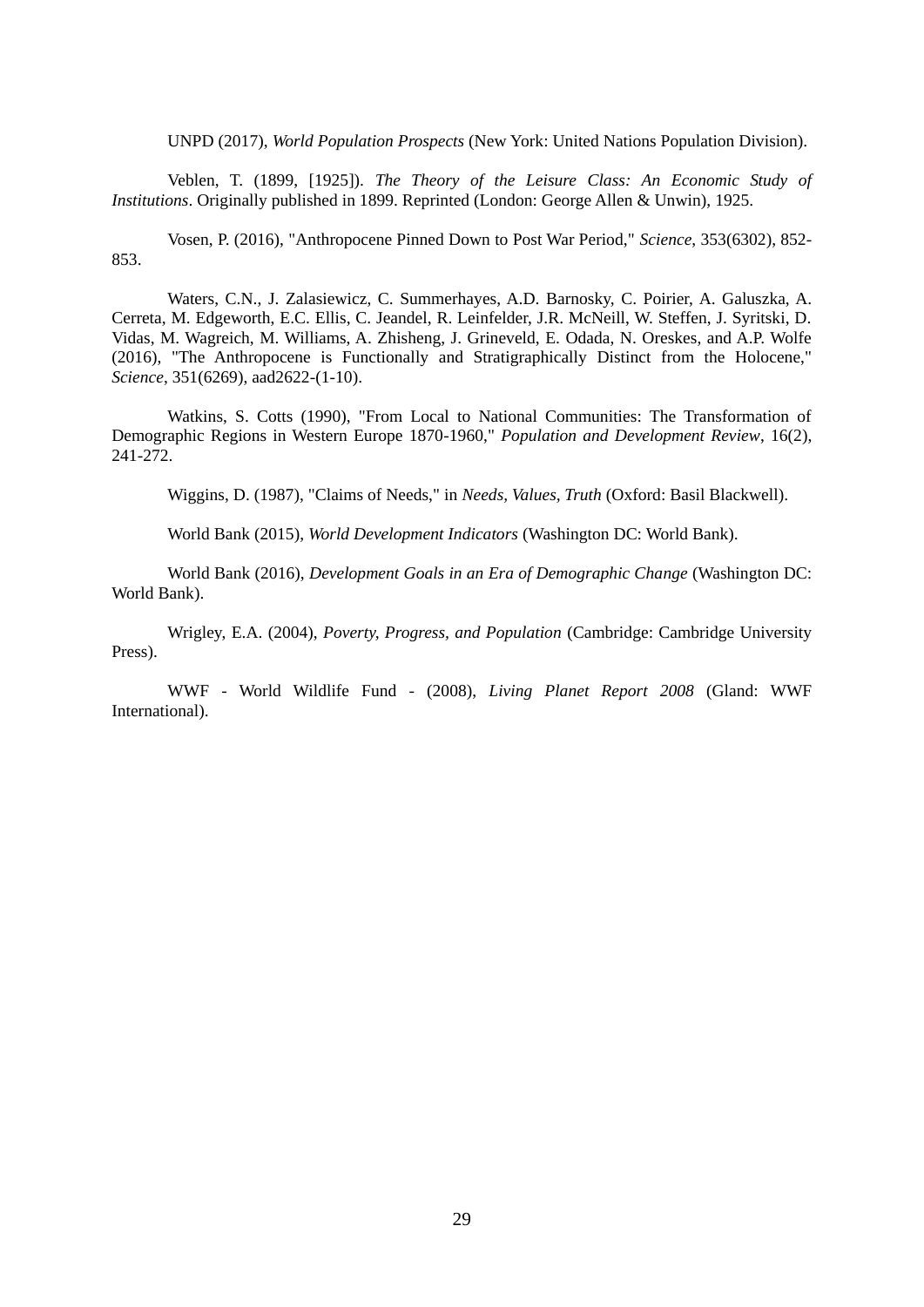Total population by region, 2015-2100



Figure 1

Source: United Nations, Department of Economic and Social Affairs, Population Division (2017). World Population Prospects: The 2017 Revision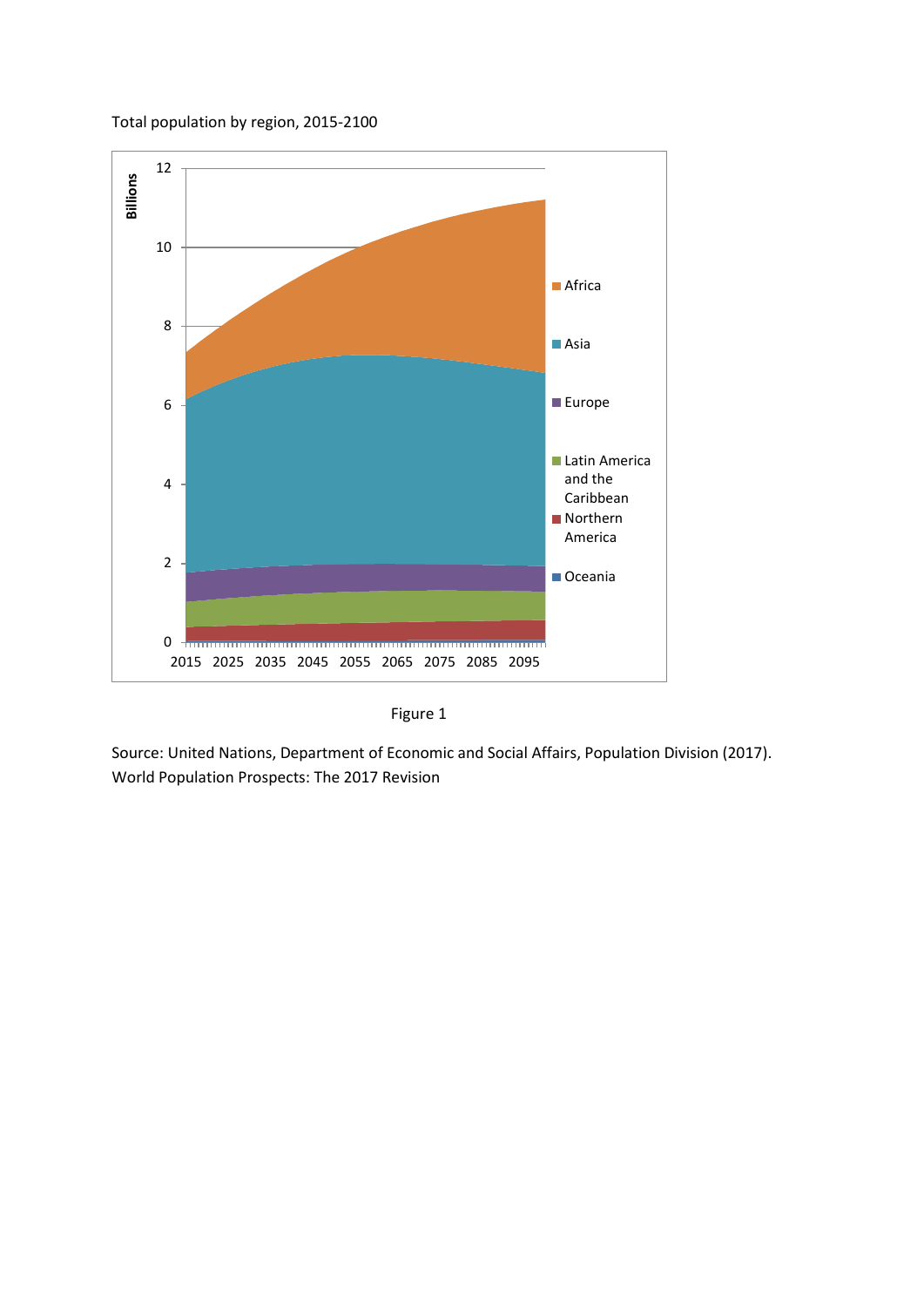## Table 1

|                                           | Rich           | poor  |
|-------------------------------------------|----------------|-------|
| Population (millions)                     | 1,420          | 620   |
| GDP per capita<br>(international dollars) | 41,000         | 1,570 |
| Total fertility rate*                     | 1.7            | 4.9   |
| Under-5 mortality rate<br>(per 1000)      | $\overline{7}$ | 76    |
| Life expectancy at birth<br>(years)       | 80             | 60    |
| Youth literacy                            | 100            | 68    |
| Civil liberties                           | high           | low   |
| Political liberties                       | high           | low   |
| Government corruption                     | low            | high  |

## Social Statistics from Rich and Poor Regions (Year 2014-15)

Source: World Bank (2016), UNPD (2015), Freedom House (2017)

\* Total fertility rate (TFR) is the number of births that a woman expects to have during her reproductive years. The number 2.1 is usually taken to be the TFR that, over the long run would lead to a stable population.